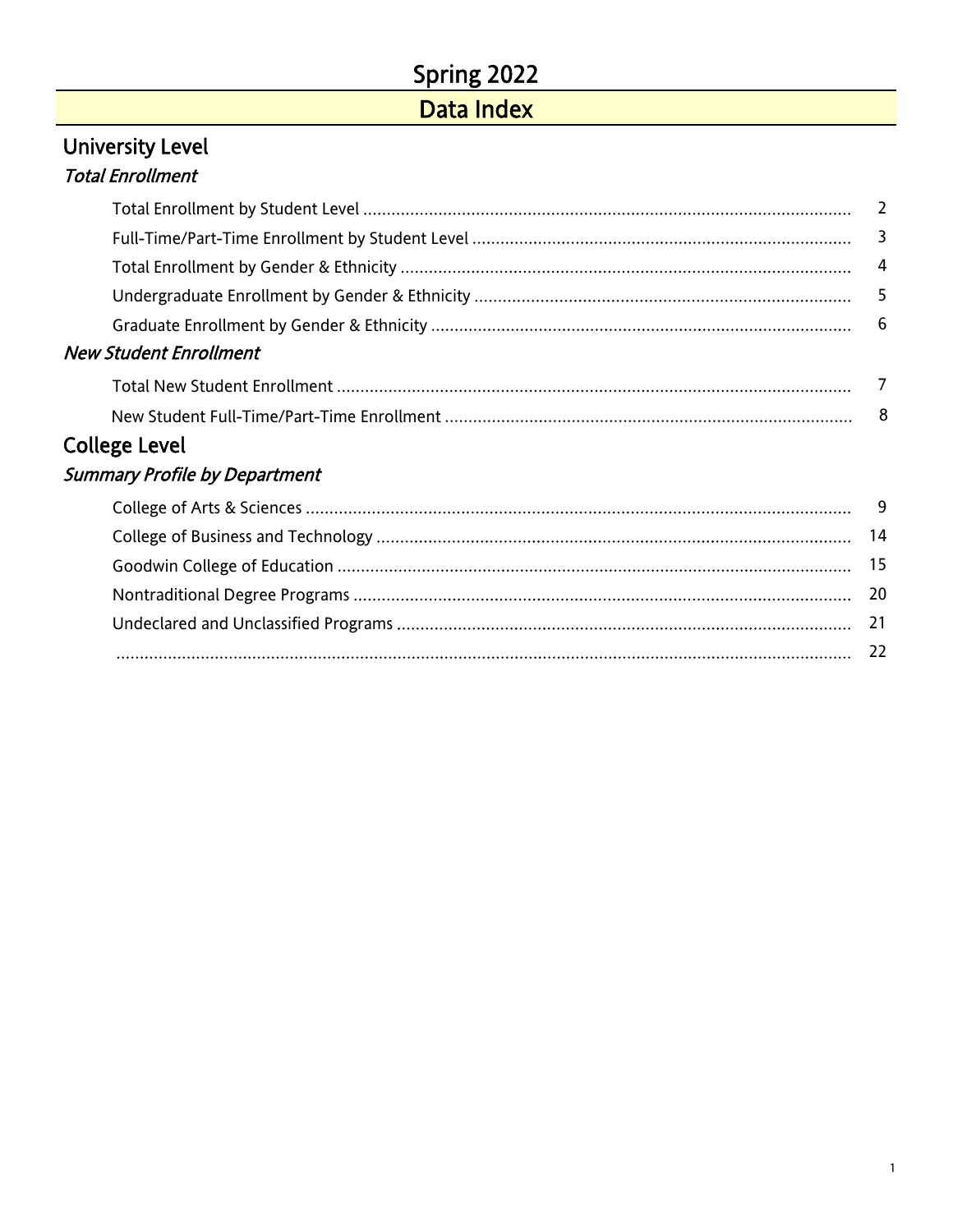<span id="page-1-0"></span>

|                         |                           |       | Spring 2022                                  |          |
|-------------------------|---------------------------|-------|----------------------------------------------|----------|
|                         |                           |       | <b>Total Enrollment by Student Level</b>     |          |
|                         |                           |       | TOTAL HEADCOUNT TOTAL CREDIT HOURS TOTAL FTE |          |
| Undergraduate Freshmen  |                           | 423   | 4,898                                        | 326.53   |
|                         | Sophomore                 | 507   | 5,636                                        | 375.73   |
|                         | Junior                    | 1,270 | 13,563.5                                     | 904.23   |
|                         | Senior                    | 1,759 | 17,709.5                                     | 1,180.63 |
|                         | Unclassified Undergrads   | 90    | 570                                          | 38.00    |
|                         | Total                     | 4,049 | 42,377                                       | 2,825.13 |
| Graduate                | <b>Classified Grad</b>    | 1,319 | 8,695.5                                      | 724.62   |
|                         | <b>Unclassified Grad</b>  | 268   | 1,119                                        | 93.25    |
|                         | <b>Grad Certification</b> | 126   | 915.5                                        | 76.29    |
|                         | <b>Total</b>              | 1,713 | 10,730                                       | 894.17   |
| <b>Total University</b> |                           | 5,762 | 53,107                                       | 3,719.30 |

<u> 1989 - Johann Barn, mars ann an t-Amhain Aonaich an t-Aonaich an t-Aonaich ann an t-Aonaich an t-Aonaich ann </u>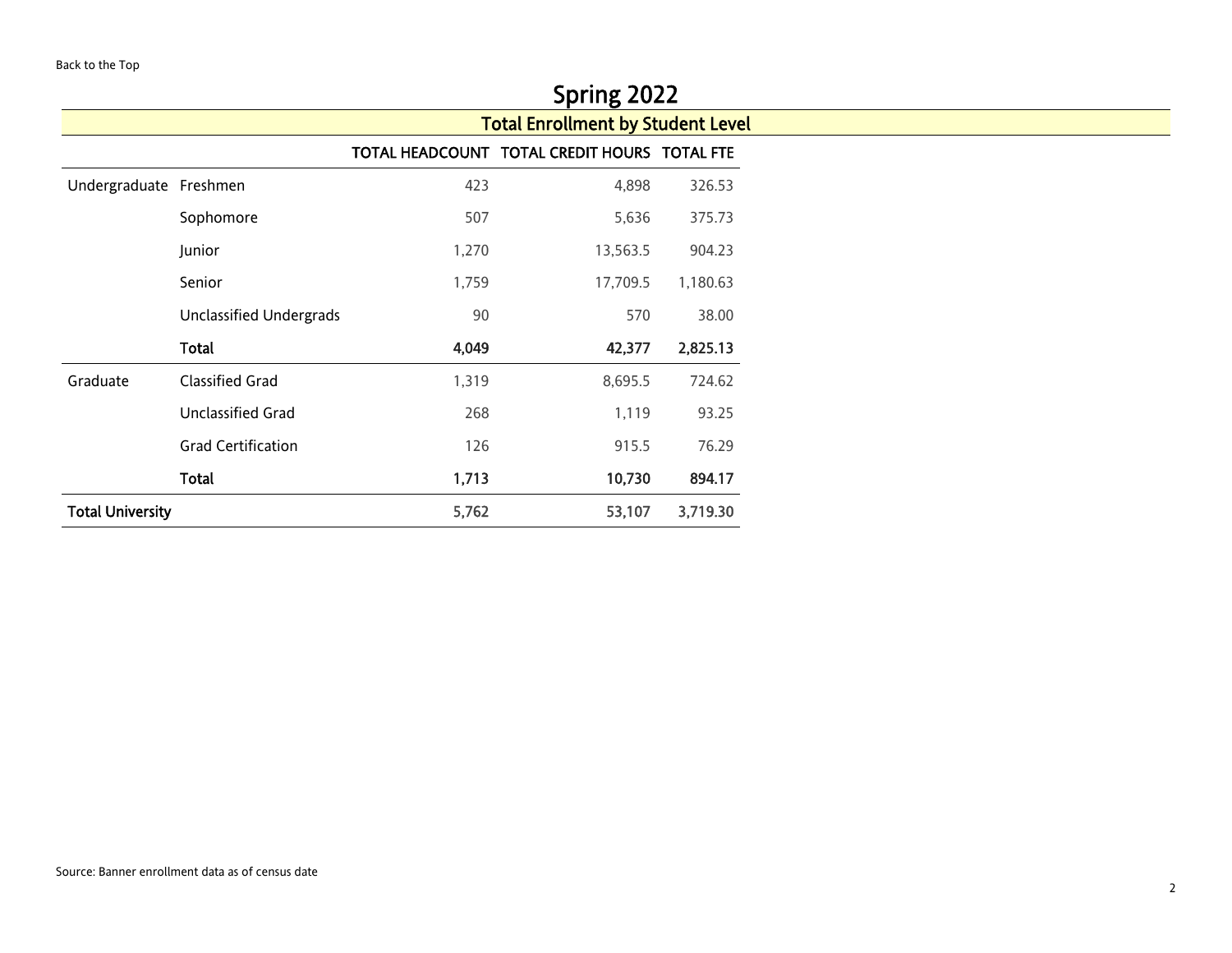<span id="page-2-0"></span>

|                         |                           |       | <b>SPITILE ZUZZ</b>                                                   |       |           |
|-------------------------|---------------------------|-------|-----------------------------------------------------------------------|-------|-----------|
|                         |                           |       | <b>Full &amp; Part-Time Enrollment by Level</b>                       |       |           |
|                         |                           |       | Full-time                                                             |       | Part-time |
|                         |                           |       | TOTAL HEADCOUNT TOTAL CREDIT HOURS TOTAL HEADCOUNT TOTAL CREDIT HOURS |       |           |
| Undergraduate Freshmen  |                           | 331   | 4,229                                                                 | 92    | 669       |
|                         | Sophomore                 | 336   | 4,403                                                                 | 171   | 1,233     |
|                         | Junior                    | 757   | 9,960                                                                 | 513   | 3,603.5   |
|                         | Senior                    | 837   | 11,420                                                                | 922   | 6,289.5   |
|                         | Unclassified Undergrads   | 29    | 374                                                                   | 61    | 196       |
|                         | Total                     | 2,290 | 30,386                                                                | 1,759 | 11,991    |
| Graduate                | <b>Classified Grad</b>    | 403   | 4,205                                                                 | 916   | 4,490.5   |
|                         | Unclassified Grad         | 14    | 141                                                                   | 254   | 978       |
|                         | <b>Grad Certification</b> | 54    | 611                                                                   | 72    | 304.5     |
|                         | Total                     | 471   | 4,957                                                                 | 1,242 | 5,773     |
| <b>Total University</b> |                           | 2,761 | 35,343                                                                | 3,001 | 17,764    |
|                         |                           |       |                                                                       |       |           |

# $S_{\text{Prin}\sigma}$  2022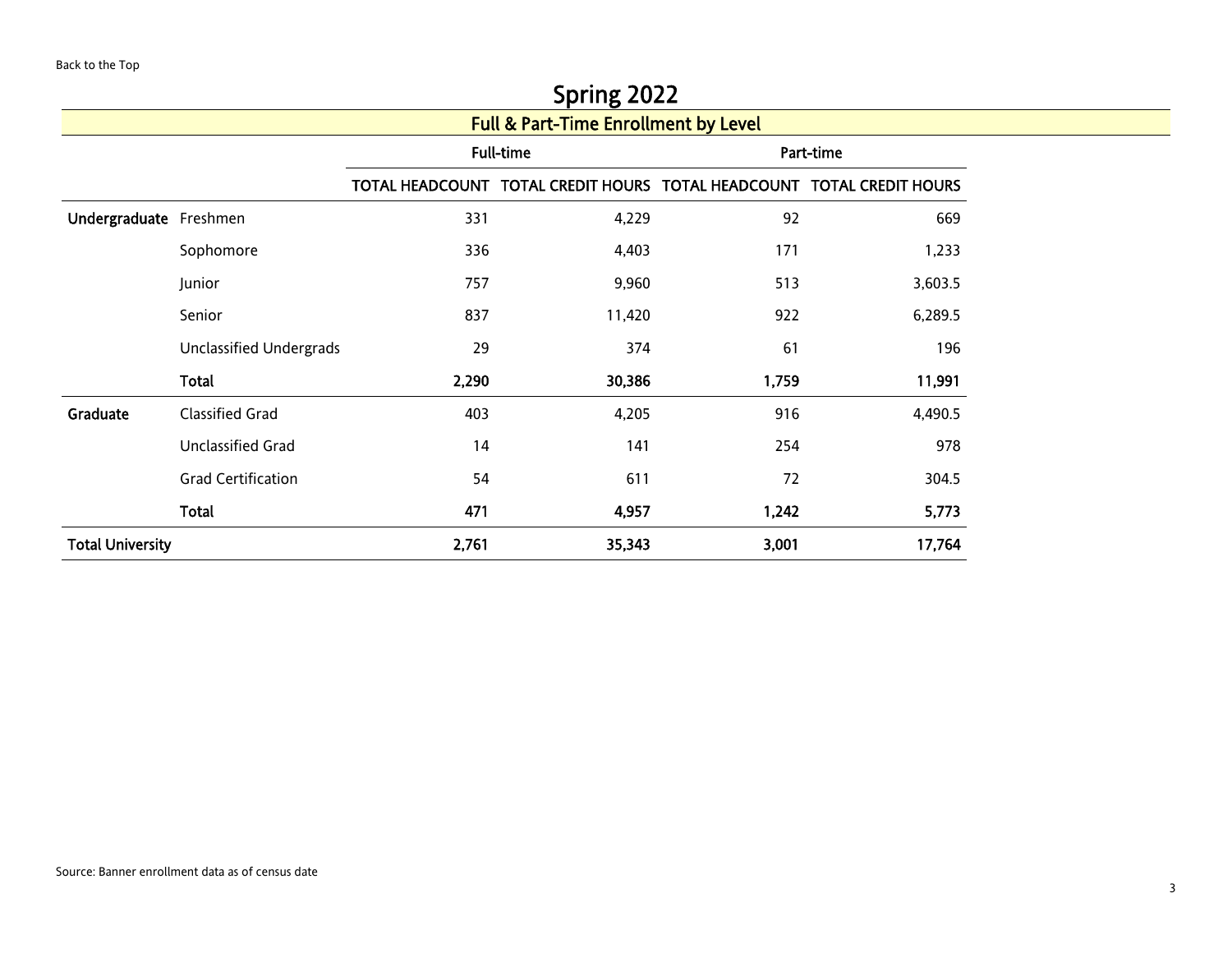<span id="page-3-0"></span>

|                             |                                                        |                                | Spring 2022                      |                                |                                  |                                |  |  |  |  |  |  |
|-----------------------------|--------------------------------------------------------|--------------------------------|----------------------------------|--------------------------------|----------------------------------|--------------------------------|--|--|--|--|--|--|
|                             | <b>Total Enrollment by Gender &amp; Race/Ethnicity</b> |                                |                                  |                                |                                  |                                |  |  |  |  |  |  |
|                             | Female                                                 |                                | Male                             |                                | Total                            |                                |  |  |  |  |  |  |
|                             | <b>TOTAL</b><br><b>HEADCOUNT</b>                       | <b>PERCENT</b><br><b>TOTAL</b> | <b>TOTAL</b><br><b>HEADCOUNT</b> | <b>PERCENT</b><br><b>TOTAL</b> | <b>TOTAL</b><br><b>HEADCOUNT</b> | <b>PERCENT</b><br><b>TOTAL</b> |  |  |  |  |  |  |
| Hispanic of Any Race        | 1,350                                                  | 38.0%                          | 746                              | 33.8%                          | 2,096                            | 36.4%                          |  |  |  |  |  |  |
| Native American             | 5                                                      | 0.1%                           | 4                                | 0.2%                           | 9                                | 0.2%                           |  |  |  |  |  |  |
| African American/Black      | 369                                                    | 10.4%                          | 207                              | 9.4%                           | 576                              | 10.0%                          |  |  |  |  |  |  |
| Caucasian/White             | 1,096                                                  | 30.8%                          | 687                              | 31.1%                          | 1,783                            | 30.9%                          |  |  |  |  |  |  |
| Noncitizen                  | 62                                                     | 1.7%                           | 55                               | 2.5%                           | 117                              | 2.0%                           |  |  |  |  |  |  |
| Asian                       | 265                                                    | 7.5%                           | 253                              | 11.5%                          | 518                              | 9.0%                           |  |  |  |  |  |  |
| Multiracial/2 or More Races | 72                                                     | 2.0%                           | 32                               | 1.4%                           | 104                              | 1.8%                           |  |  |  |  |  |  |
| Unknown                     | 332                                                    | 9.3%                           | 218                              | 9.9%                           | 550                              | 9.5%                           |  |  |  |  |  |  |
| Hawaiian Pacific            | $\overline{2}$                                         | 0.1%                           | 7                                | 0.3%                           | 9                                | 0.2%                           |  |  |  |  |  |  |
| <b>Total University</b>     | 3,553                                                  | 100.0%                         | 2,209                            | 100.0%                         | 5,762                            | 100.0%                         |  |  |  |  |  |  |

Note: Students with gender unknown were allocated based on the known proportion of men to women, per IPEDS recommended approach. Source: Banner enrollment data as of census date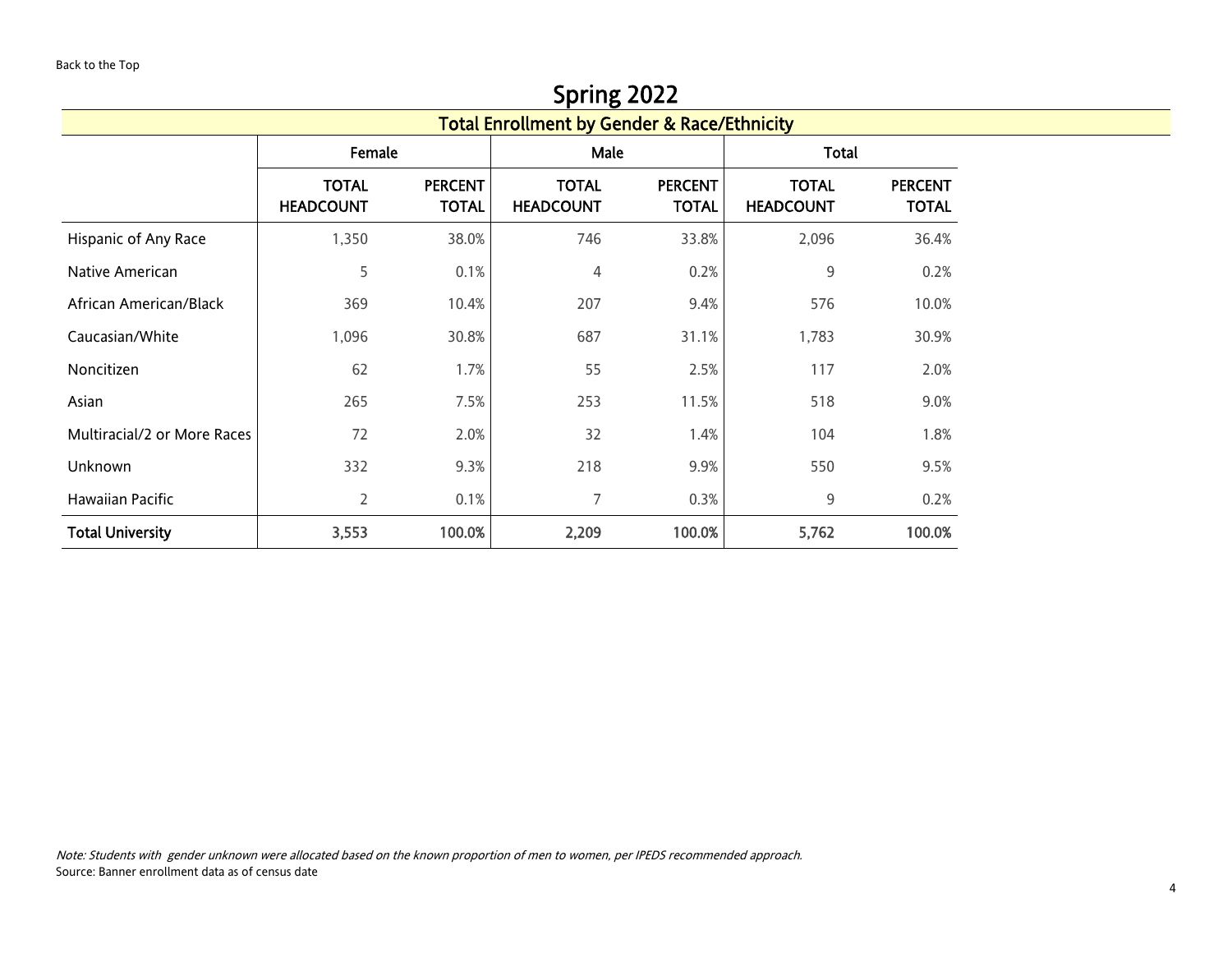#### Spring 2022

<span id="page-4-0"></span>

|                             |                                  |                                | -----0<br><b>Undergraduate Enrollment by Gender &amp; Race/Ethnicity</b> |                                |                                  |                                |  |
|-----------------------------|----------------------------------|--------------------------------|--------------------------------------------------------------------------|--------------------------------|----------------------------------|--------------------------------|--|
|                             | Female                           |                                | Male                                                                     |                                | <b>Total</b>                     |                                |  |
|                             | <b>TOTAL</b><br><b>HEADCOUNT</b> | <b>PERCENT</b><br><b>TOTAL</b> | <b>TOTAL</b><br><b>HEADCOUNT</b>                                         | <b>PERCENT</b><br><b>TOTAL</b> | <b>TOTAL</b><br><b>HEADCOUNT</b> | <b>PERCENT</b><br><b>TOTAL</b> |  |
| Hispanic of Any Race        | 1,043                            | 43.6%                          | 628                                                                      | 37.9%                          | 1,671                            | 41.3%                          |  |
| Asian                       | 187                              | 7.8%                           | 210                                                                      | 12.7%                          | 397                              | 9.8%                           |  |
| African American/Black      | 266                              | 11.1%                          | 167                                                                      | 10.1%                          | 433                              | 10.7%                          |  |
| Hawaiian Pacific            | 2                                | 0.1%                           | 7                                                                        | 0.4%                           | 9                                | 0.2%                           |  |
| Caucasian/White             | 523                              | 21.8%                          | 401                                                                      | 24.2%                          | 924                              | 22.8%                          |  |
| Noncitizen                  | 38                               | 1.6%                           | 29                                                                       | 1.8%                           | 67                               | 1.7%                           |  |
| Multiracial/2 or More Races | 55                               | 2.3%                           | 25                                                                       | 1.5%                           | 80                               | 2.0%                           |  |
| Unknown                     | 277                              | 11.6%                          | 186                                                                      | 11.2%                          | 463                              | 11.4%                          |  |
| Native American             | 3                                | 0.1%                           | 2                                                                        | 0.1%                           | 5                                | 0.1%                           |  |
| <b>Total University</b>     | 2,394                            | 100.0%                         | 1,655                                                                    | 100.0%                         | 4,049                            | 100.0%                         |  |

Note: Students with gender unknown were allocated based on the known proportion of men to women, per IPEDS recommended approach. Source: Banner enrollment data as of census date

<u> 1989 - Johann Barbara, martxa a</u>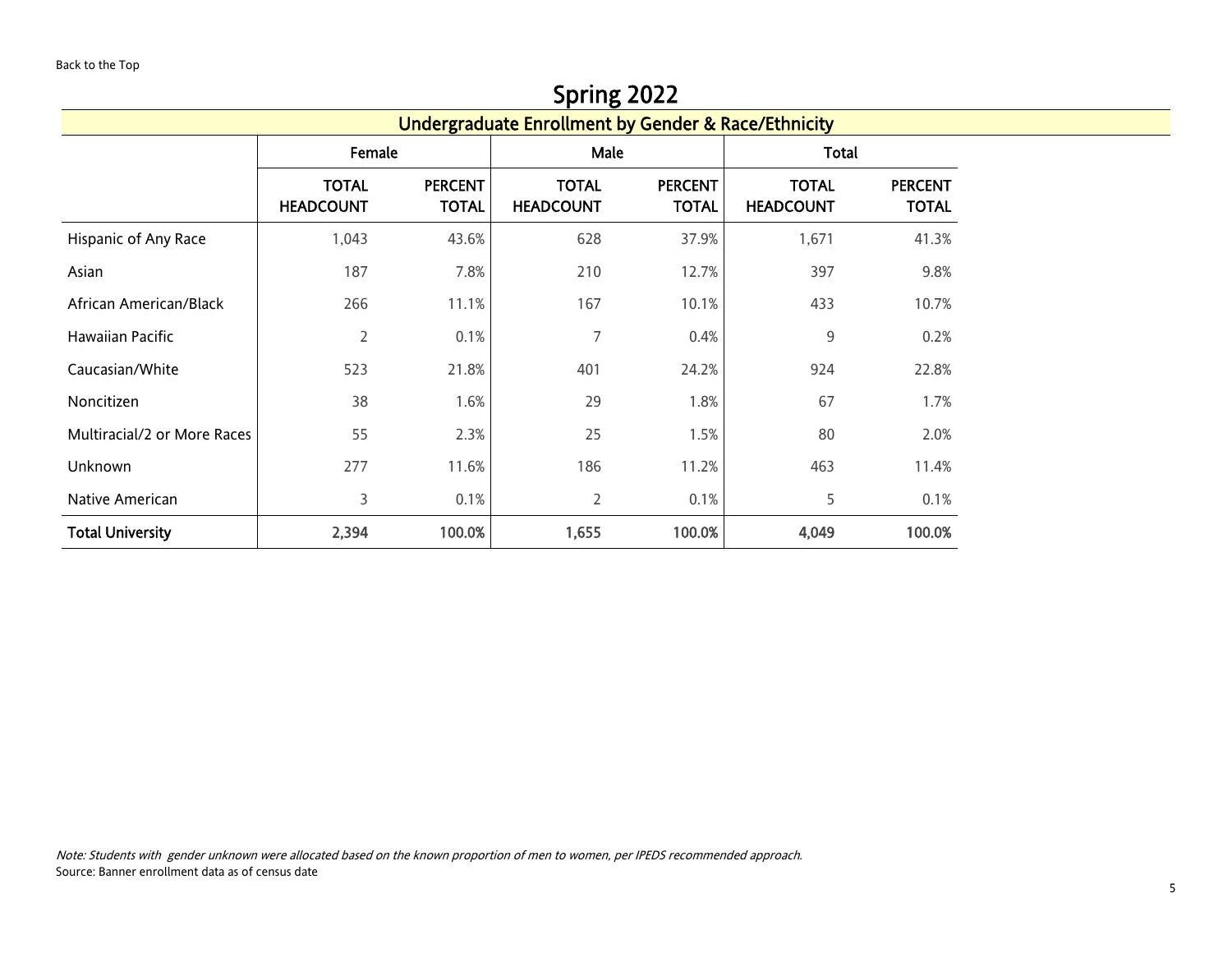<span id="page-5-0"></span>

|                             |                                  |                                | Spring 2022                                               |                                |                                  |                                |  |
|-----------------------------|----------------------------------|--------------------------------|-----------------------------------------------------------|--------------------------------|----------------------------------|--------------------------------|--|
|                             |                                  |                                | <b>Graduate Enrollment by Gender &amp; Race/Ethnicity</b> |                                |                                  |                                |  |
|                             | Female                           |                                | Male                                                      |                                | <b>Total</b>                     |                                |  |
|                             | <b>TOTAL</b><br><b>HEADCOUNT</b> | <b>PERCENT</b><br><b>TOTAL</b> | <b>TOTAL</b><br><b>HEADCOUNT</b>                          | <b>PERCENT</b><br><b>TOTAL</b> | <b>TOTAL</b><br><b>HEADCOUNT</b> | <b>PERCENT</b><br><b>TOTAL</b> |  |
| Hispanic of Any Race        | 307                              | 26.5%                          | 118                                                       | 21.3%                          | 425                              | 24.8%                          |  |
| Native American             | 2                                | 0.2%                           | $\overline{2}$                                            | 0.4%                           | 4                                | 0.2%                           |  |
| African American/Black      | 103                              | 8.9%                           | 40                                                        | 7.2%                           | 143                              | 8.3%                           |  |
| Caucasian/White             | 573                              | 49.4%                          | 286                                                       | 51.6%                          | 859                              | 50.1%                          |  |
| Noncitizen                  | 24                               | 2.1%                           | 26                                                        | 4.7%                           | 50                               | 2.9%                           |  |
| Multiracial/2 or More Races | 17                               | 1.5%                           | 7                                                         | 1.3%                           | 24                               | 1.4%                           |  |
| Asian                       | 78                               | 6.7%                           | 43                                                        | 7.8%                           | 121                              | 7.1%                           |  |
| Unknown                     | 55                               | 4.7%                           | 32                                                        | 5.8%                           | 87                               | 5.1%                           |  |
| <b>Total University</b>     | 1,159                            | 100.0%                         | 554                                                       | 100.0%                         | 1,713                            | 100.0%                         |  |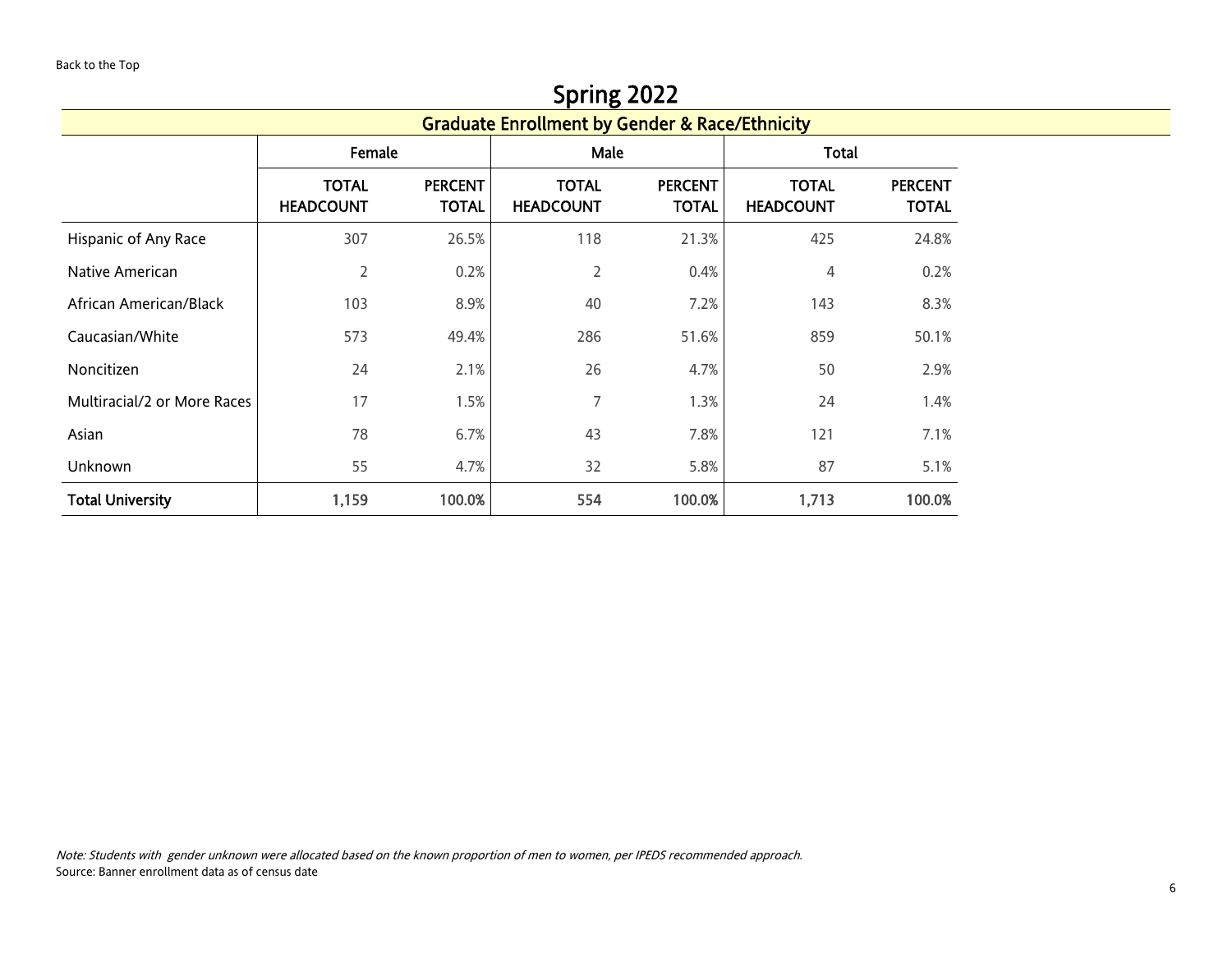# Spring 2022

## New Student Enrollment

<span id="page-6-0"></span>

|                         | TOTAL<br><b>HEADCOUNT</b> | TOTAL CREDIT<br><b>HOURS</b> | <b>TOTAL FTE</b> |
|-------------------------|---------------------------|------------------------------|------------------|
| 1st Freshmen            | 14                        | 154                          | 10.2666667       |
| <b>New Transfers</b>    | 255                       | 2.572                        | 171.4666667      |
| New Unclassified        | 72                        | 421                          | 28.0666667       |
| New Readmits            | 72                        | 618                          | 41.35            |
| New Graduates           | 245                       | 1,573.5                      | 131.125          |
| <b>Total University</b> | 658                       | 5,338.5                      | 382.2750001      |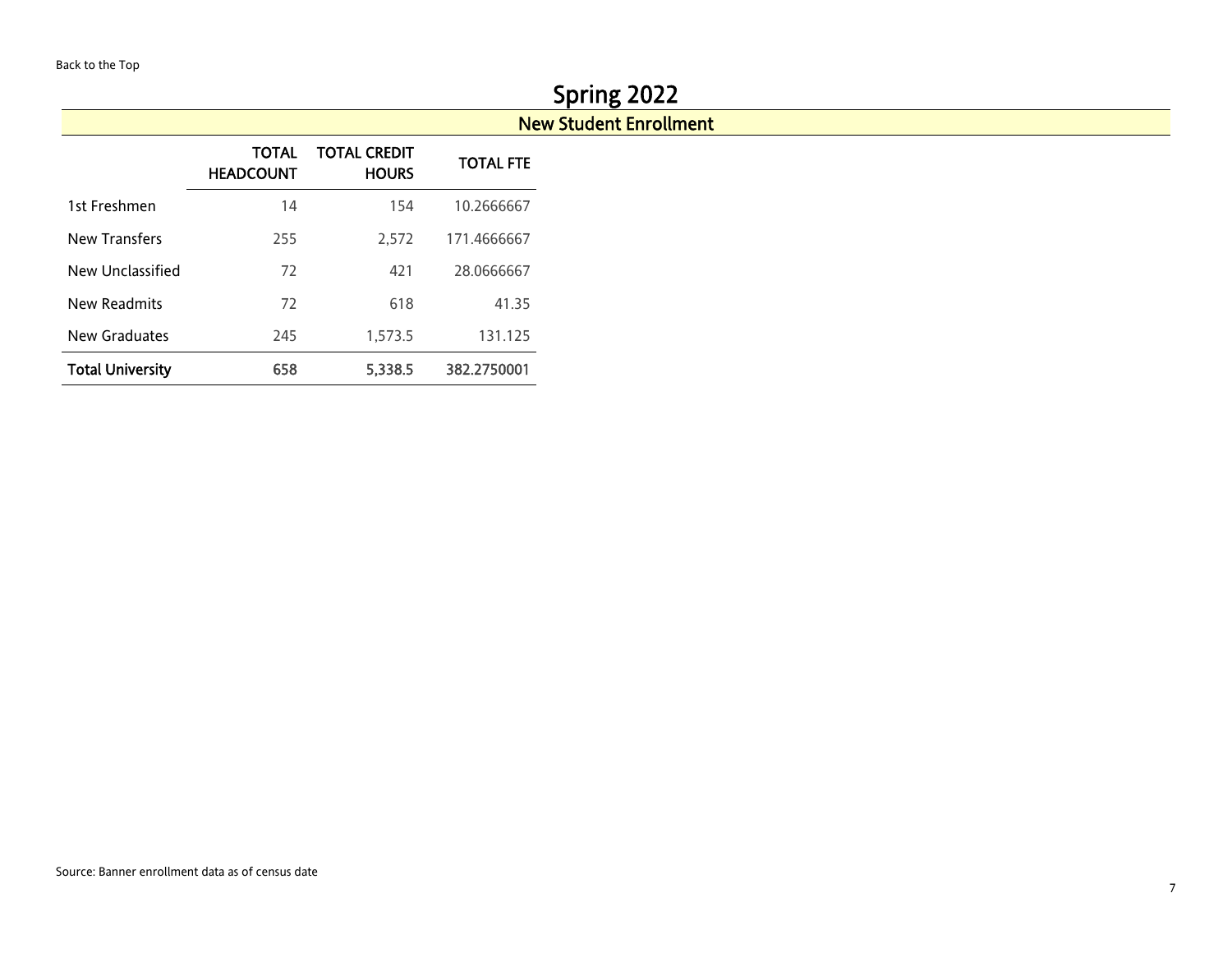<span id="page-7-0"></span>

|                         |                                  |                                     |                                  | Spring 2022                                             |  |
|-------------------------|----------------------------------|-------------------------------------|----------------------------------|---------------------------------------------------------|--|
|                         |                                  |                                     |                                  | <b>New Student Full-time &amp; Part-time Enrollment</b> |  |
|                         | <b>Full-time</b>                 |                                     | Part-time                        |                                                         |  |
|                         | <b>TOTAL</b><br><b>HEADCOUNT</b> | <b>TOTAL CREDIT</b><br><b>HOURS</b> | <b>TOTAL</b><br><b>HEADCOUNT</b> | <b>TOTAL CREDIT</b><br><b>HOURS</b>                     |  |
| 1st Freshmen            | 10                               | 120                                 | 4                                | 34                                                      |  |
| New Transfers           | 138                              | 1,771                               | 117                              | 801                                                     |  |
| New Unclassified        | 20                               | 257                                 | 52                               | 164                                                     |  |
| New Readmits            | 24                               | 335                                 | 48                               | 283                                                     |  |
| New Graduates           | 62                               | 667                                 | 183                              | 906.5                                                   |  |
| <b>Total University</b> | 254                              | 3,150                               | 404                              | 2,188.5                                                 |  |

# $\overline{z}$   $\overline{z}$   $\overline{z}$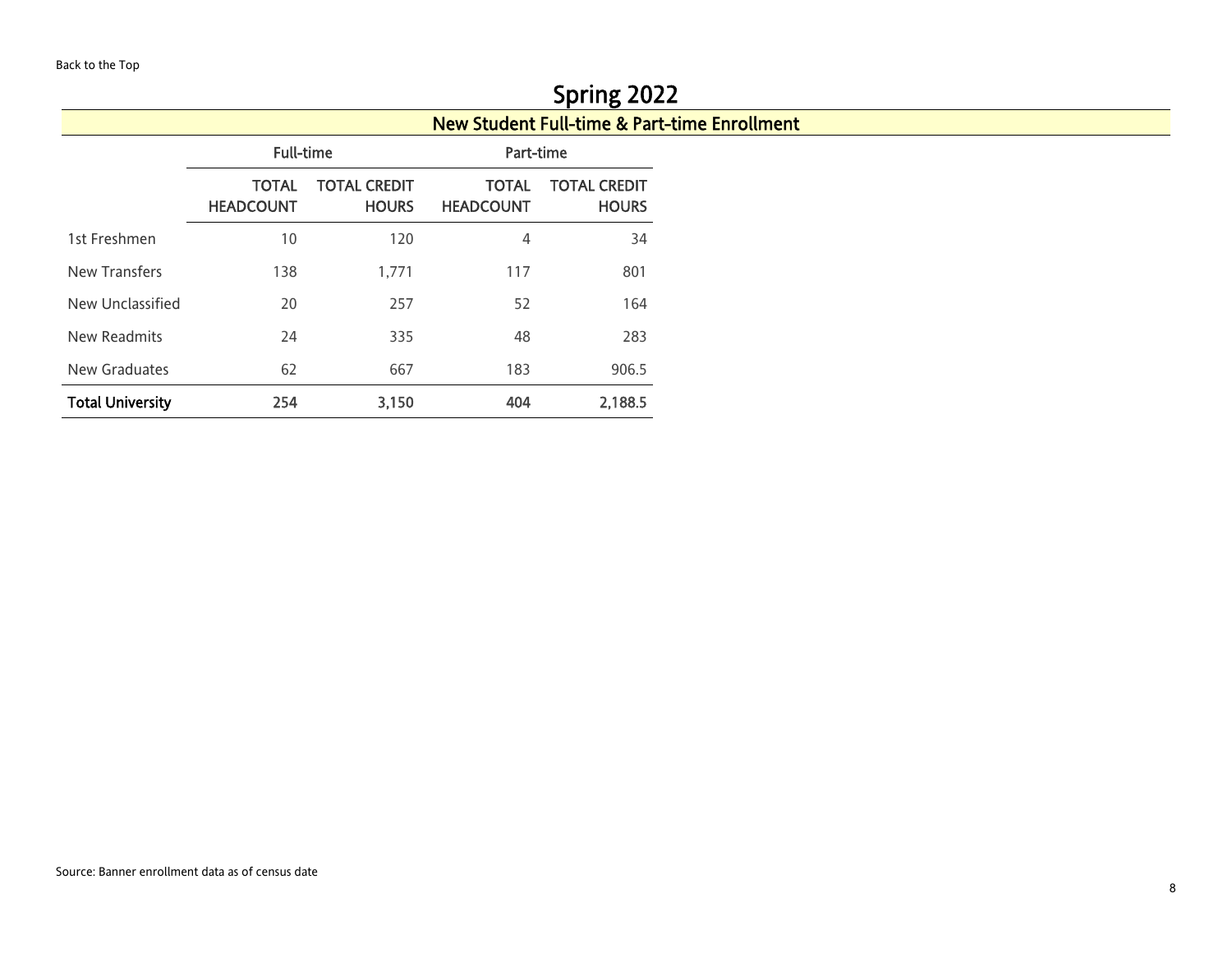Spring 2022

<span id="page-8-0"></span>

|                                            |                                                 |              |                |                                |                           |                | <b>Summary Profile: College of Arts &amp; Sciences</b> |                     |                     |                                       |                     |                     |                  |
|--------------------------------------------|-------------------------------------------------|--------------|----------------|--------------------------------|---------------------------|----------------|--------------------------------------------------------|---------------------|---------------------|---------------------------------------|---------------------|---------------------|------------------|
|                                            |                                                 |              | Gender         |                                |                           |                |                                                        | Race/Ethnicity      |                     |                                       |                     |                     |                  |
|                                            | Department/Program                              | Female       | Male           | <b>Hispanic of Any</b><br>Race | <b>Native</b><br>American | Asian          | African<br>American/Black                              | Hawaiian<br>Pacific | Caucasian/<br>White | Multiracial/2 or<br><b>More Races</b> | Noncitizen          | <b>Unknown</b>      | <b>Total</b>     |
| Anthropology                               | B.A. in<br>Anthropology                         | 9            | $\overline{4}$ | $\overline{4}$                 | $\mathsf{O}\xspace$       | $\overline{1}$ | $\overline{2}$                                         | $\mathsf{O}\xspace$ | $\overline{4}$      | $\mathbb O$                           | $\mathbf 0$         | $\overline{2}$      | 13               |
|                                            | Art K-12 Focus<br>Program                       | $\mathbf{1}$ | $\mathbf 0$    | $\mathsf{O}\xspace$            | $\mathsf{O}\xspace$       | $\mathsf 0$    | $\mathsf{O}\xspace$                                    | $\mathsf{O}\xspace$ | $\mathbf{1}$        | $\mathbb O$                           | $\boldsymbol{0}$    | $\mathsf{O}\xspace$ | $\overline{1}$   |
| Art                                        | B.A. in Art                                     | 41           | 15             | 20                             | $\overline{0}$            | $\overline{3}$ | $\overline{2}$                                         | $\mathsf{O}\xspace$ | 24                  | $\mathbf 0$                           | $\mathbf 0$         | $7\overline{ }$     | 56               |
|                                            | B.F.A. in Graphic<br>Design                     | 31           | 27             | 27                             | $\overline{0}$            | 8              | 5                                                      | $\mathsf 0$         | 13                  | $\boldsymbol{0}$                      | $\mathsf{O}\xspace$ | 5                   | 58               |
| <b>Biology</b>                             | B.S. in Biology                                 | 115          | 52             | 68                             | $\overline{0}$            | 22             | 10                                                     | $\mathsf{O}\xspace$ | 39                  | $\overline{2}$                        | $\mathsf{3}$        | 23                  | 167              |
|                                            | M.S. in Biology                                 | 10           | $\overline{7}$ | $\overline{4}$                 | $\mathsf{O}\xspace$       | $\mathsf 0$    | $\mathbf{1}$                                           | $\mathsf{O}\xspace$ | $\overline{9}$      | $\overline{1}$                        | $\mathbf{1}$        | $\mathbf{1}$        | 17               |
| Chemistry                                  | B.S. in<br>Chemistry                            | 22           | 17             | 12                             | $\overline{0}$            | $\overline{7}$ | $\overline{3}$                                         | $\mathsf 0$         | 12                  | $\overline{1}$                        | $\overline{2}$      | $\overline{2}$      | 39               |
|                                            | M.S. in<br>Chemistry                            | $\,$ 6 $\,$  | $8\phantom{1}$ | $\mathsf{O}\xspace$            |                           | 4              | $\mathbf{1}$                                           | $\mathsf{O}\xspace$ | $\,$ 6 $\,$         | $\mathbb O$                           | $\overline{2}$      | $\mathsf{O}\xspace$ | 14               |
| Communication<br>Media &<br><b>Theatre</b> | B.A. in<br>Communication,<br>Media &<br>Theatre | 51           | 48             | 28                             | $\mathbf 0$               | 6              | 31                                                     | $\mathsf{O}\xspace$ | 16                  | 5                                     | $\mathbf 0$         | 13                  | 99               |
|                                            | M.A. in<br>Communication,<br>Media &<br>Theatre | 12           | $\overline{3}$ | $\mathsf{3}$                   | $\mathsf{O}\xspace$       |                | $\mathbf 0$                                            | $\mathsf{O}\xspace$ | $9$                 | $\mathbb O$                           | $\mathbf{1}$        | $\overline{1}$      | 15               |
| <b>Earth Science</b>                       | B.S. in Earth<br>Science                        | 5            | $\overline{3}$ | $\overline{1}$                 | $\mathsf{O}\xspace$       | $\mathsf 0$    | $\mathbf 0$                                            | $\mathsf{O}\xspace$ | $\overline{7}$      | $\mathbf 0$                           | $\mathbf 0$         | $\mathsf{O}\xspace$ | $\boldsymbol{8}$ |
| <b>Economics</b>                           | B.A. in<br>Economics                            | 9            | 19             | 13                             | $\mathbf 0$               | $\overline{3}$ | $\overline{2}$                                         | $\mathbf 0$         | $\overline{7}$      | $\overline{1}$                        | $\mathbf{1}$        | $\overline{1}$      | 28               |
|                                            |                                                 |              |                |                                |                           |                |                                                        |                     |                     |                                       |                     |                     |                  |

Note: Enrollment headcount in undergraduate programs includes students with a declared major or pre-major.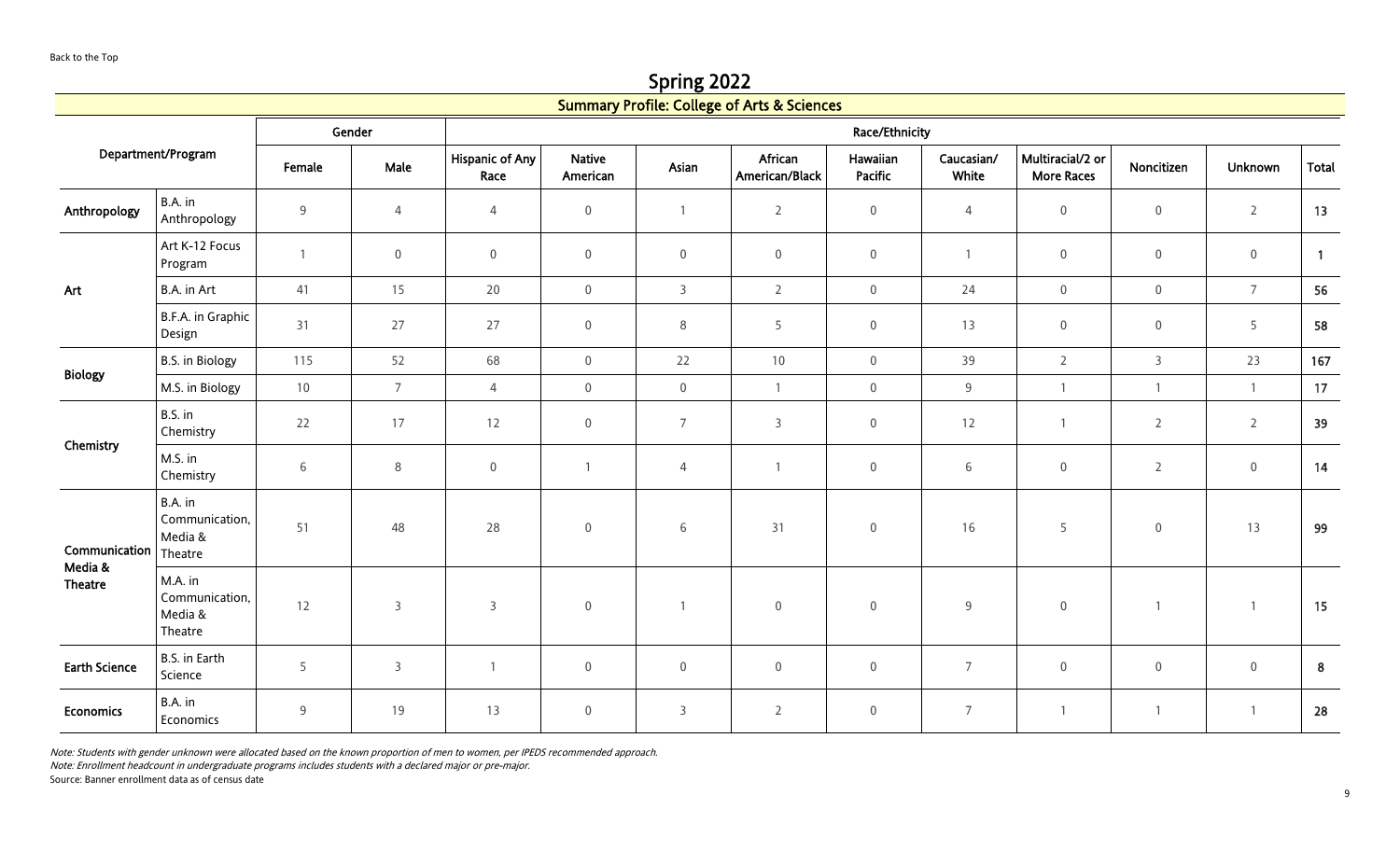Spring 2022

|                                                |                                                       |                |                |                                |                           |                     | <b>Summary Profile: College of Arts &amp; Sciences</b> |                     |                     |                                       |                     |                     |                         |
|------------------------------------------------|-------------------------------------------------------|----------------|----------------|--------------------------------|---------------------------|---------------------|--------------------------------------------------------|---------------------|---------------------|---------------------------------------|---------------------|---------------------|-------------------------|
|                                                |                                                       |                | Gender         | Race/Ethnicity                 |                           |                     |                                                        |                     |                     |                                       |                     |                     |                         |
|                                                | Department/Program                                    | Female         | Male           | <b>Hispanic of Any</b><br>Race | <b>Native</b><br>American | Asian               | African<br>American/Black                              | Hawaiian<br>Pacific | Caucasian/<br>White | Multiracial/2 or<br><b>More Races</b> | Noncitizen          | Unknown             | <b>Total</b>            |
|                                                | B.A. in English                                       | 46             | 26             | 28                             | $\overline{0}$            | $\,8\,$             | $\overline{4}$                                         | $\mathsf{O}\xspace$ | 23                  | $\overline{2}$                        | $\mathsf{O}\xspace$ | $\overline{7}$      | 72                      |
|                                                | M.A. in English<br>(Composition)                      | $\,$ 6 $\,$    | $\overline{4}$ | $\mathbf 0$                    | $\mathsf{O}\xspace$       |                     |                                                        | $\mathbf 0$         | $\overline{7}$      | $\,0\,$                               | $\mathsf{O}\xspace$ | $\overline{1}$      | 10                      |
| <b>English</b>                                 | M.A. in English<br>(Literature)                       | $10\,$         | 5              | $\mathbf{3}$                   | $\mathbf 0$               | $\mathsf{O}\xspace$ |                                                        | $\mathsf{O}\xspace$ | 11                  | $\boldsymbol{0}$                      | $\mathbf 0$         | $\mathsf{O}\xspace$ | 15                      |
|                                                | M.A. in English<br>(TLP)                              | $\mathbf{1}$   | $\overline{1}$ | $\boldsymbol{0}$               | $\mathsf{O}\xspace$       | $\mathsf{O}\xspace$ |                                                        | $\mathsf{O}\xspace$ | $\mathbf 0$         | $\overline{1}$                        | $\mathbf 0$         | $\mathsf{O}\xspace$ | $\overline{2}$          |
|                                                | B.A. in<br>Environmental<br>Studies                   | $\overline{4}$ | $10$           | $\overline{4}$                 | $\mathbf 0$               | $\mathsf{O}\xspace$ | $\overline{0}$                                         | $\mathbf 0$         | $\,8\,$             | $\mathbf 0$                           | $\boldsymbol{0}$    | $\overline{2}$      | 14                      |
|                                                | B.A. in<br>Geography                                  | $\overline{1}$ | $\overline{3}$ | $\overline{1}$                 | $\mathbf 0$               | $\mathbf 0$         |                                                        | $\mathsf{O}\xspace$ | $\overline{2}$      | $\mathbb O$                           | $\mathbf 0$         | $\mathsf{O}\xspace$ | $\overline{4}$          |
| Geography &<br>Environmental<br><b>Studies</b> | Certifcate in<br>Geographic<br>Information<br>Science | $\overline{1}$ | $\overline{2}$ | $\overline{1}$                 | $\mathbf 0$               | $\,0\,$             |                                                        | $\mathbf 0$         | $\mathbf{1}$        | $\mathbf 0$                           | $\mathsf{O}\xspace$ | $\mathbb O$         | $\overline{\mathbf{3}}$ |
|                                                | M.A. in<br>Geography &<br>Environmental<br>Studies    | 11             | $10\,$         | $\overline{4}$                 | $\mathbf 0$               | $\boldsymbol{0}$    | $\overline{2}$                                         | $\mathsf{O}\xspace$ | 15                  | $\mathbf 0$                           | $\mathbf 0$         | $\boldsymbol{0}$    | 21                      |
| <b>Global Studies</b>                          | B.A. in Global<br>Studies                             | $\overline{7}$ | 5              | $\overline{3}$                 | $\mathsf{O}\xspace$       | $\mathsf{3}$        | $\overline{2}$                                         | $\mathsf{O}\xspace$ | $\overline{2}$      | $\overline{1}$                        | $\mathsf{O}\xspace$ | $\overline{1}$      | 12                      |
|                                                | B.A. in History                                       | 13             | 36             | 17                             | $\overline{0}$            | $\overline{4}$      | $\mathsf{3}$                                           | $\mathbf 0$         | 18                  | $\overline{1}$                        | $\mathbf 0$         | $\,$ 6 $\,$         | 49                      |
| History                                        | M.A. in History                                       | 5              | 9              | $\overline{2}$                 | $\mathsf{O}\xspace$       | $\mathbf 0$         | $\boldsymbol{0}$                                       | $\mathbf 0$         | 12                  | $\mathbf 0$                           | $\mathsf{O}\xspace$ | $\mathbf 0$         | 14                      |
|                                                | M.A. in History                                       | $\mathbf 0$    | $\overline{3}$ | $\boldsymbol{0}$               | $\mathbf 0$               | $\mathbf 0$         | $\overline{0}$                                         | $\mathbf 0$         | $\overline{2}$      | $\mathbf 0$                           | $\mathbf{1}$        | $\mathbf 0$         | $\overline{\mathbf{3}}$ |

Note: Enrollment headcount in undergraduate programs includes students with a declared major or pre-major.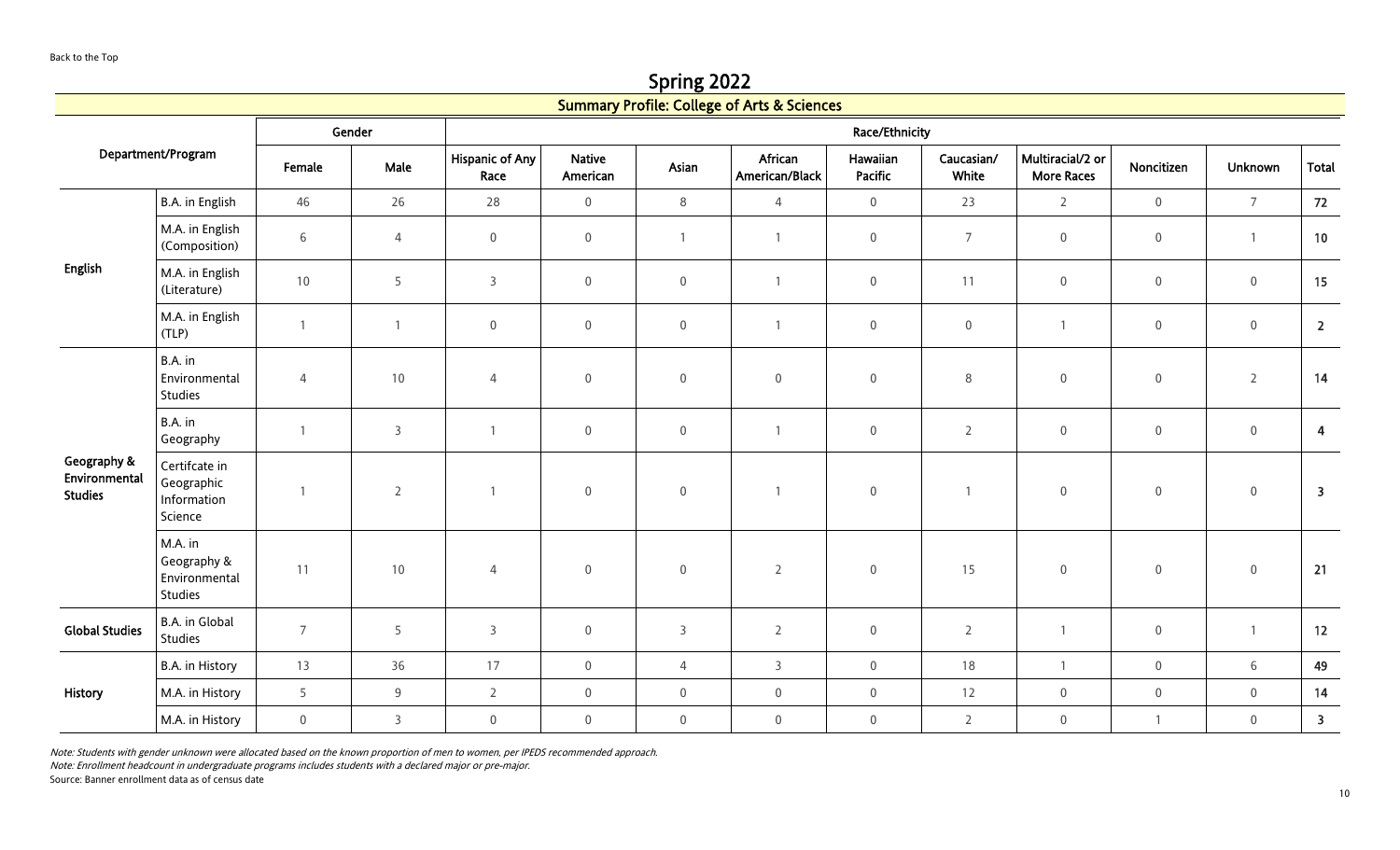Spring 2022

|                                              |                                                    |                 |                     |                                |                           |                     | <b>Summary Profile: College of Arts &amp; Sciences</b> |                     |                     |                                       |                     |                     |                |  |
|----------------------------------------------|----------------------------------------------------|-----------------|---------------------|--------------------------------|---------------------------|---------------------|--------------------------------------------------------|---------------------|---------------------|---------------------------------------|---------------------|---------------------|----------------|--|
|                                              |                                                    |                 | Gender              |                                | Race/Ethnicity            |                     |                                                        |                     |                     |                                       |                     |                     |                |  |
|                                              | Department/Program                                 |                 | Male                | <b>Hispanic of Any</b><br>Race | <b>Native</b><br>American | Asian               | African<br>American/Black                              | Hawaiian<br>Pacific | Caucasian/<br>White | Multiracial/2 or<br><b>More Races</b> | Noncitizen          | <b>Unknown</b>      | Total          |  |
| History                                      | (TLP)                                              |                 |                     |                                |                           |                     |                                                        |                     |                     |                                       |                     |                     |                |  |
| <b>Justice Studies</b>                       | B.A. in Justice<br>Studies                         | 52              | 40                  | 56                             | $\mathbf 0$               | $\overline{2}$      | 13                                                     | $\mathbf{1}$        | 13                  | $\overline{1}$                        | $\mathsf{O}\xspace$ | 6                   | 92             |  |
| Latino & Latin<br>American<br><b>Studies</b> |                                                    | $\,0\,$         |                     | $\mathbf{1}$                   | $\mathsf{O}\xspace$       | $\mathsf{O}\xspace$ | $\mathbf 0$                                            | $\mathbf 0$         | $\,0\,$             | $\mathbf 0$                           | $\mathbf 0$         | $\mathbf 0$         | $\overline{1}$ |  |
| <b>Linguistics</b>                           | M.A. in<br>Linguistics                             | 10              | $\mathsf{O}\xspace$ | $\mathbf{1}$                   | $\overline{0}$            | $\mathbf 0$         | $\overline{2}$                                         | $\mathsf{O}\xspace$ | 6                   | $\overline{1}$                        | $\mathsf{O}\xspace$ | $\mathsf{O}\xspace$ | 10             |  |
| <b>Mathematics</b>                           | B.A. in<br>Mathematics                             | $6\overline{6}$ | 16                  | $9\,$                          | $\overline{0}$            | $\overline{3}$      | $\overline{1}$                                         | $\mathsf{O}\xspace$ | 5                   | $\mathbf 0$                           | $\mathbf 0$         | $\overline{4}$      | 22             |  |
|                                              | M.S. in<br>Mathematics                             | $\overline{7}$  | $\overline{4}$      | $\overline{2}$                 | $\mathsf{O}\xspace$       | $\overline{4}$      | $\boldsymbol{0}$                                       | $\mathbf 0$         | $\overline{4}$      | $\boldsymbol{0}$                      | $\mathbf{1}$        | $\boldsymbol{0}$    | 11             |  |
|                                              | B.A. in Music                                      | $\overline{3}$  | 5                   | 5                              | $\overline{0}$            | $\mathsf{O}\xspace$ | $\mathsf{O}\xspace$                                    | $\mathbf 0$         | $\overline{3}$      | $\mathbf 0$                           | $\boldsymbol{0}$    | $\mathsf{O}\xspace$ | 8 <sup>1</sup> |  |
|                                              | Bachelor of<br>Music                               | 5               | $\overline{7}$      | 5                              | $\mathsf{O}\xspace$       | $\overline{2}$      | $\overline{3}$                                         | $\mathsf{O}\xspace$ | $\overline{2}$      | $\mathbf 0$                           | $\mathbf 0$         | $\mathbf 0$         | 12             |  |
| <b>Music</b>                                 | Bachelor of<br>Music (K-12<br>Education)           | 4               | $\overline{7}$      | 3                              | $\boldsymbol{0}$          | $\boldsymbol{0}$    | $\overline{2}$                                         | $\mathbf{1}$        | $\overline{4}$      | $\boldsymbol{0}$                      | $\mathbf{1}$        | $\boldsymbol{0}$    | 11             |  |
|                                              | M.A. in Music                                      | 9               | 5                   | 5                              | $\overline{0}$            | $\overline{2}$      | $\mathsf{O}\xspace$                                    | $\mathsf{O}\xspace$ | 6                   | $\mathsf{O}\xspace$                   | $\boldsymbol{0}$    | $\overline{1}$      | 14             |  |
|                                              | M.A. in Music<br>(TLP)                             | $\overline{2}$  | $\overline{4}$      | $\mathbf{1}$                   | $\overline{0}$            | $\mathbf 0$         | $\mathbf{1}$                                           | $\boldsymbol{0}$    | $\overline{4}$      | $\boldsymbol{0}$                      | $\boldsymbol{0}$    | $\boldsymbol{0}$    | 6              |  |
| Other<br>Departments                         | B.A. in Latina/o<br>& Latin<br>American<br>Studies | $\overline{1}$  | $\overline{0}$      | $\overline{1}$                 | $\mathbf 0$               | $\boldsymbol{0}$    | $\boldsymbol{0}$                                       | $\mathbf 0$         | $\mathbb O$         | $\mathbf 0$                           | $\boldsymbol{0}$    | $\mathsf{O}\xspace$ | $\overline{1}$ |  |

Note: Enrollment headcount in undergraduate programs includes students with a declared major or pre-major.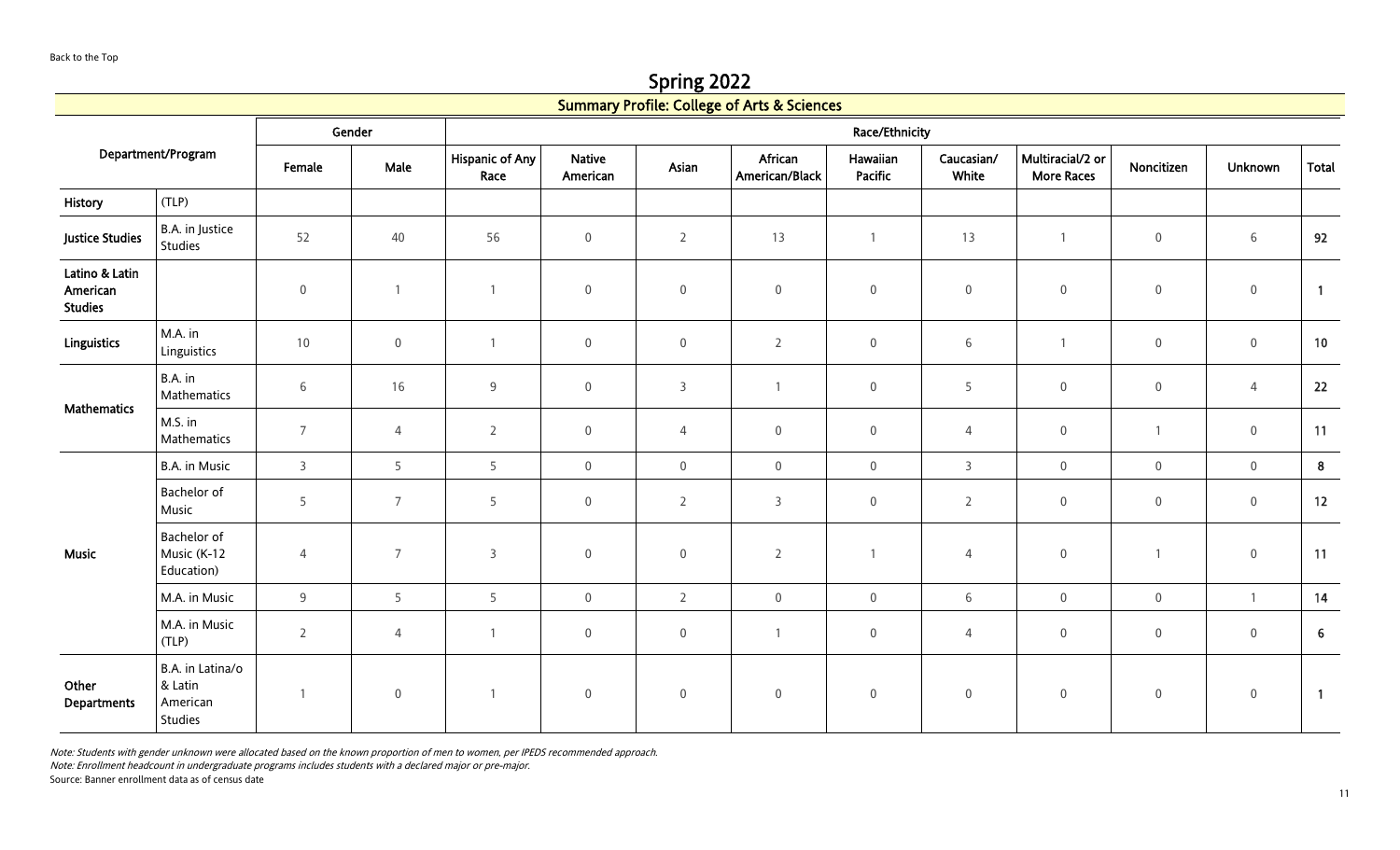Spring 2022

|                          |                                                    |                |                |                                |                           |                     | <b>Summary Profile: College of Arts &amp; Sciences</b> |                     |                     |                                       |                  |                |                         |
|--------------------------|----------------------------------------------------|----------------|----------------|--------------------------------|---------------------------|---------------------|--------------------------------------------------------|---------------------|---------------------|---------------------------------------|------------------|----------------|-------------------------|
|                          |                                                    |                | Gender         |                                |                           |                     |                                                        | Race/Ethnicity      |                     |                                       |                  |                |                         |
|                          | Department/Program                                 | Female         | Male           | <b>Hispanic of Any</b><br>Race | <b>Native</b><br>American | Asian               | African<br>American/Black                              | Hawaiian<br>Pacific | Caucasian/<br>White | Multiracial/2 or<br><b>More Races</b> | Noncitizen       | Unknown        | <b>Total</b>            |
| Philosophy               | B.A. in<br>Philosophy                              | $\overline{3}$ | $\overline{4}$ | $\mathbf{1}$                   | $\mathbf 0$               | $\overline{2}$      | $\mathbf{1}$                                           | $\mathsf 0$         | $\overline{2}$      | $\boldsymbol{0}$                      | $\boldsymbol{0}$ | $\overline{1}$ | $\overline{7}$          |
| <b>Physics</b>           | B.S. in<br>Environmental<br>Science                | 5              | $8\phantom{1}$ | $\,8\,$                        | $\boldsymbol{0}$          | $\mathsf{O}\xspace$ |                                                        | $\mathbf 0$         | $\overline{3}$      | $\mathbf 0$                           | $\boldsymbol{0}$ | $\overline{1}$ | 13                      |
|                          | B.S. in Physics                                    | $\mathbf{1}$   | 10             | 6                              | $\mathbf 0$               | $\mathsf 0$         | $\boldsymbol{0}$                                       | $\mathsf 0$         | $\overline{2}$      | $\overline{0}$                        | $\boldsymbol{0}$ | $\overline{3}$ | 11                      |
| <b>Political Science</b> | <b>B.A.</b> in Political<br>Science                | 20             | 26             | 22                             | $\mathbf 0$               | $\mathsf 0$         | 5                                                      | $\overline{1}$      | 11                  | $\boldsymbol{0}$                      | $\boldsymbol{0}$ | $\overline{7}$ | 46                      |
|                          | M.A. in Political<br>Science                       | 9              | 9              | 5                              |                           | 1                   | $\overline{2}$                                         | $\mathbf 0$         | $\,8\,$             | $\mathbf 0$                           | $\boldsymbol{0}$ | $\overline{1}$ | 18                      |
|                          | B.A. in<br>Psychology                              | 204            | 59             | 123                            |                           | 16                  | 23                                                     | $\boldsymbol{0}$    | 53                  | $\overline{4}$                        | $\overline{2}$   | 41             | 263                     |
| Psychology               | Gerontology<br>Senior Advocate                     | $\mathbf{3}$   | $\mathbf 0$    | $\mathsf 0$                    | $\boldsymbol{0}$          | $\mathsf 0$         | $\mathsf{O}\xspace$                                    | $\mathsf 0$         | $\overline{3}$      | $\mathbf 0$                           | $\boldsymbol{0}$ | $\mathsf 0$    | $\overline{\mathbf{3}}$ |
|                          | M.A. in<br>Gerontology                             | $\overline{7}$ |                | $\overline{3}$                 | $\mathsf{O}\xspace$       | $\mathsf{O}\xspace$ |                                                        | $\mathsf{O}\xspace$ | $\overline{3}$      | $\mathbf 0$                           |                  | $\mathsf 0$    | $8\phantom{1}$          |
|                          | Bachelor of<br>Social Work                         | 212            | 50             | 131                            | $\boldsymbol{0}$          | 5                   | 35                                                     | $\mathbf{1}$        | 55                  | $8\phantom{1}$                        | $\mathbf{1}$     | 26             | 262                     |
| <b>Social Work</b>       | Master of Social<br>Work                           | 92             | 22             | 41                             | $\boldsymbol{0}$          | $\mathsf{3}$        | 26                                                     | $\boldsymbol{0}$    | 38                  | $\overline{1}$                        | 1                | 4              | 114                     |
|                          | Master of Social<br>Work<br>(Advanced<br>standing) | 42             | $\overline{3}$ | 19                             | $\boldsymbol{0}$          | $\overline{2}$      | $\overline{7}$                                         | $\mathsf{O}\xspace$ | 12                  | $\mathbb O$                           | $\mathbf 0$      | 5              | 45                      |
| Sociology                | <b>B.A.</b> in Sociology                           | 26             | 8              | 20                             | $\mathbf 0$               | $\overline{2}$      | $\overline{4}$                                         | $\mathsf 0$         | $\,$ 6 $\,$         | $\mathbb O$                           | $\boldsymbol{0}$ | $\overline{2}$ | 34                      |

Note: Enrollment headcount in undergraduate programs includes students with a declared major or pre-major.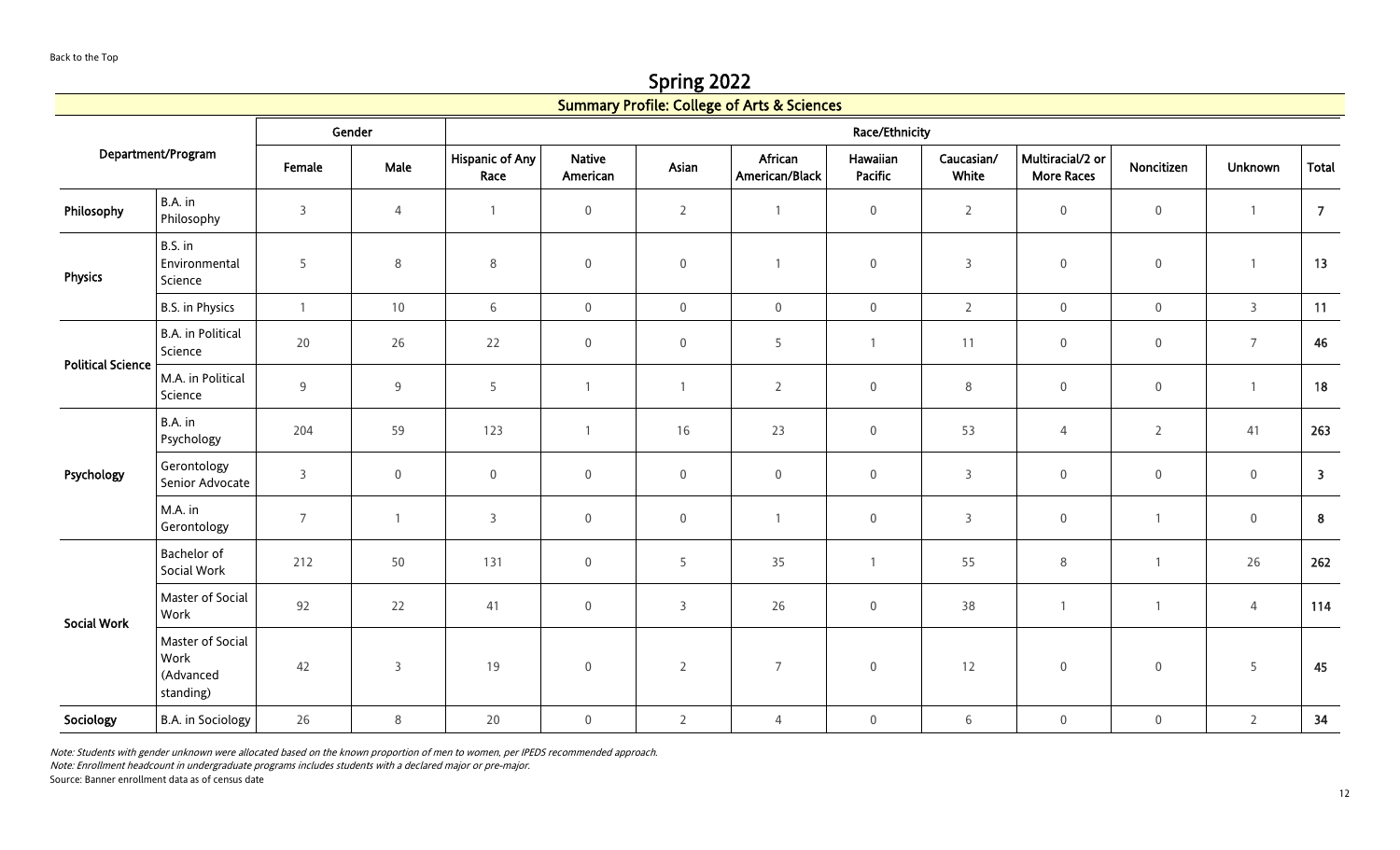Spring 2022

|                                              |                                                                            |                |                |                                |                           |                     | <b>Summary Profile: College of Arts &amp; Sciences</b> |                         |                     |                                       |                  |                |                         |
|----------------------------------------------|----------------------------------------------------------------------------|----------------|----------------|--------------------------------|---------------------------|---------------------|--------------------------------------------------------|-------------------------|---------------------|---------------------------------------|------------------|----------------|-------------------------|
|                                              |                                                                            |                | Gender         |                                |                           |                     |                                                        | Race/Ethnicity          |                     |                                       |                  |                |                         |
|                                              | Department/Program                                                         | Female         | Male           | <b>Hispanic of Any</b><br>Race | <b>Native</b><br>American | Asian               | African<br>American/Black                              | Hawaiian<br>Pacific     | Caucasian/<br>White | Multiracial/2 or<br><b>More Races</b> | Noncitizen       | Unknown        | <b>Total</b>            |
| <b>Teaching</b><br>English to<br>Speakers of | M.A. in<br><b>Teaching English</b><br>to Speakers of<br>Other<br>Languages | 32             | 8              | 12                             | $\mathbf 0$               | $\overline{2}$      | $\mathbf{1}$                                           | $\mathsf 0$             | 22                  | $\mathbf 0$                           | $\mathbf 0$      | $\overline{3}$ | 40                      |
| Other<br>Languages                           | <b>Teaching English</b><br>to Speakers of<br>Other<br>Languages            | $\overline{1}$ | $\mathbb O$    | $\mathsf 0$                    | $\mathbf 0$               | $\mathsf 0$         | $\mathbf{1}$                                           | $\mathsf{O}\xspace$     | $\boldsymbol{0}$    | $\boldsymbol{0}$                      | $\boldsymbol{0}$ | $\mathbb O$    | $\overline{1}$          |
| Women's and<br><b>Gender Studies</b>         | B.A. in<br>Women's,<br>Gender &<br>Sexuality<br>Studies                    | $\sqrt{6}$     | $\mathbf 0$    | 3                              | $\boldsymbol{0}$          | $\boldsymbol{0}$    | $\mathbf 0$                                            | $\mathsf{O}\xspace$     |                     | $\overline{1}$                        | $\boldsymbol{0}$ | $\overline{1}$ | 6                       |
|                                              | B.A. in Women's<br>and Gender<br>Studies                                   | $\overline{3}$ | $\mathbb O$    | $\overline{1}$                 | $\mathbf 0$               | $\mathbf{1}$        | $\mathbf 0$                                            | $\mathsf{O}\xspace$     | $\mathbf{1}$        | $\mathbf 0$                           | $\mathbf 0$      | $\mathbf 0$    | $\overline{\mathbf{3}}$ |
|                                              | B.A. in Spanish                                                            | 16             | 11             | 14                             | $\overline{0}$            | $\mathsf{O}\xspace$ | $\mathbf 0$                                            | $\mathsf{O}\xspace$     | $\overline{4}$      | $\overline{1}$                        | $\mathbf{1}$     | $\overline{7}$ | 27                      |
| World<br>Languages &                         | M.A. in Latin<br>American<br>Literatures &<br>Cultures                     | $10\,$         | $\overline{3}$ | 10                             | $\mathbf 0$               | $\boldsymbol{0}$    | 0                                                      | $\mathsf 0$             | $\overline{2}$      | $\boldsymbol{0}$                      | $\mathbf 0$      | $\overline{1}$ | 13                      |
| Cultures                                     | M.A. in Latin<br>American<br>Literatures &<br>Cultures (TLP)               | $\overline{2}$ | $\overline{1}$ | $\overline{2}$                 | $\mathbf 0$               | $\mathbf 0$         | $\boldsymbol{0}$                                       | $\mathsf{O}\xspace$     |                     | $\mathbf 0$                           | $\mathbf 0$      | $\mathsf 0$    | $\overline{\mathbf{3}}$ |
| Total                                        |                                                                            | 1,210          | 629            | 753                            | $\overline{\mathbf{3}}$   | 118                 | 202                                                    | $\overline{\mathbf{4}}$ | 522                 | 32                                    | 19               | 186            | 1,839                   |

Note: Enrollment headcount in undergraduate programs includes students with a declared major or pre-major.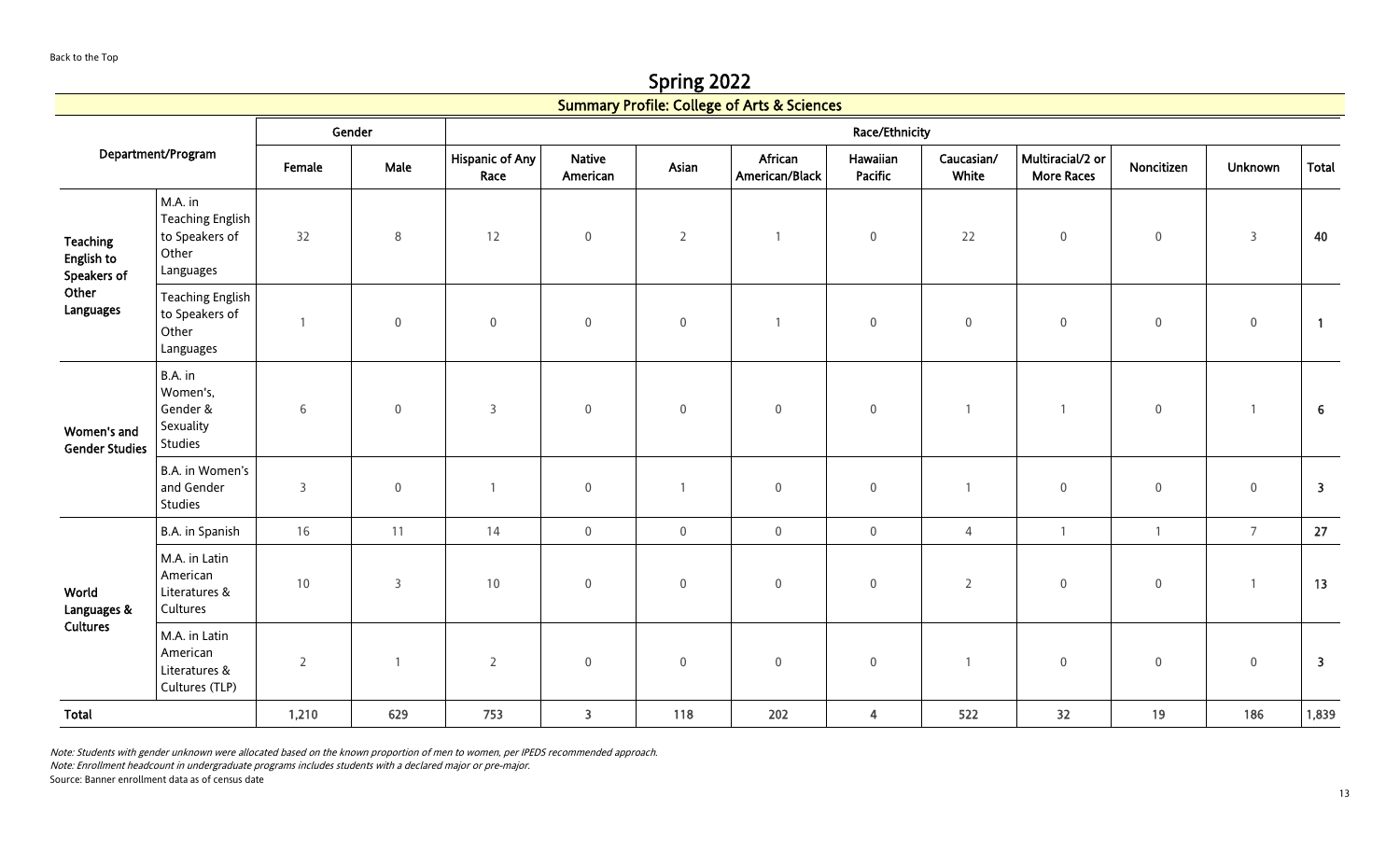Spring 2022 Summary Profile: College of Business and Technology

<span id="page-13-0"></span>

|                                       |                                                             |                |                     |                                |                           |                 | Summary Profile: College of Business and Technology |                         |                     |                                       |                  |                |              |
|---------------------------------------|-------------------------------------------------------------|----------------|---------------------|--------------------------------|---------------------------|-----------------|-----------------------------------------------------|-------------------------|---------------------|---------------------------------------|------------------|----------------|--------------|
|                                       |                                                             |                | Gender              |                                |                           |                 |                                                     | Race/Ethnicity          |                     |                                       |                  |                |              |
| Department/Program                    |                                                             | Female         | Male                | <b>Hispanic of Any</b><br>Race | <b>Native</b><br>American | Asian           | African<br>American/Black                           | Hawaiian<br>Pacific     | Caucasian/<br>White | Multiracial/2 or<br><b>More Races</b> | Noncitizen       | <b>Unknown</b> | <b>Total</b> |
|                                       | B.S. in<br>Accounting                                       | 81             | 65                  | 60                             | $\mathsf{O}\xspace$       | 23              | $\overline{2}$                                      | $\overline{2}$          | 33                  | $\mathbf 0$                           | $\mathsf{3}$     | 23             | 146          |
| Accounting,                           | <b>B.S. in Finance</b>                                      | 27             | 46                  | 27                             | $\mathsf{O}$              | $8\phantom{.0}$ | $6\,$                                               | $\mathsf{O}\xspace$     | 18                  | $\mathsf{O}\xspace$                   | $\mathbf{1}$     | 13             | 73           |
| <b>Business Law, &amp;</b><br>Finance | <b>B.S.</b> in General<br><b>Business</b><br>Administration | 41             | 33                  | 21                             | $\mathsf{O}\xspace$       | $\overline{7}$  | 5                                                   | $\mathbf 0$             | 24                  | $\overline{1}$                        | $\boldsymbol{0}$ | 16             | 74           |
|                                       | M.S. in<br>Accounting                                       | 20             | 13                  | $\overline{2}$                 | $\mathsf{O}\xspace$       | 10              | $\mathsf{3}$                                        | $\mathbf 0$             | 13                  | $\mathbf 0$                           | $\overline{4}$   | $\overline{1}$ | 33           |
| Computer<br>Science                   | B.S. in<br>Computer<br>Science                              | 57             | 260                 | 100                            |                           | 78              | 28                                                  | $\mathbf{1}$            | 58                  | 5                                     | $\overline{7}$   | 39             | 317          |
|                                       | M.S. in<br>Computer<br>Science                              | 24             | 41                  | $\overline{7}$                 | $\mathsf{O}\xspace$       | $10$            | $\overline{1}$                                      | $\mathbf 0$             | 19                  | $\overline{2}$                        | 23               | $\mathsf{3}$   | 65           |
|                                       | B.S. in<br>Management                                       | 56             | 45                  | 35                             | $\mathsf{O}\xspace$       | 19              | 10                                                  | $\mathbf 0$             | 20                  | $\overline{2}$                        | $\overline{2}$   | 13             | 101          |
| Management                            | Master of<br><b>Business</b><br>Administration<br>(M.B.A.)  | 32             | 34                  | 17                             | $\mathsf{O}\xspace$       | $\,8\,$         | $\overline{7}$                                      | $\mathbf 0$             | 23                  | $\mathbf{1}$                          | $\mathsf{3}$     | $\overline{7}$ | 66           |
| <b>Marketing</b>                      | B.S. in<br>Marketing                                        | 41             | 36                  | 26                             | $\mathsf 0$               | 8               | 3                                                   | $\boldsymbol{0}$        | 27                  | $\overline{3}$                        | $\mathbf 0$      | 10             | 77           |
|                                       |                                                             | $\overline{1}$ | $\mathsf{O}\xspace$ | $\mathsf{O}\xspace$            | $\overline{0}$            | $\overline{1}$  | $\mathsf{0}$                                        | $\mathbf 0$             | $\mathbf 0$         | $\mathsf{O}\xspace$                   | $\boldsymbol{0}$ | $\overline{0}$ | $\mathbf{1}$ |
| Total                                 |                                                             | 380            | 573                 | 295                            | $\mathbf{1}$              | 172             | 65                                                  | $\overline{\mathbf{3}}$ | 235                 | 14                                    | 43               | 125            | 953          |

Note: Enrollment headcount in undergraduate programs includes students with a declared major or pre-major.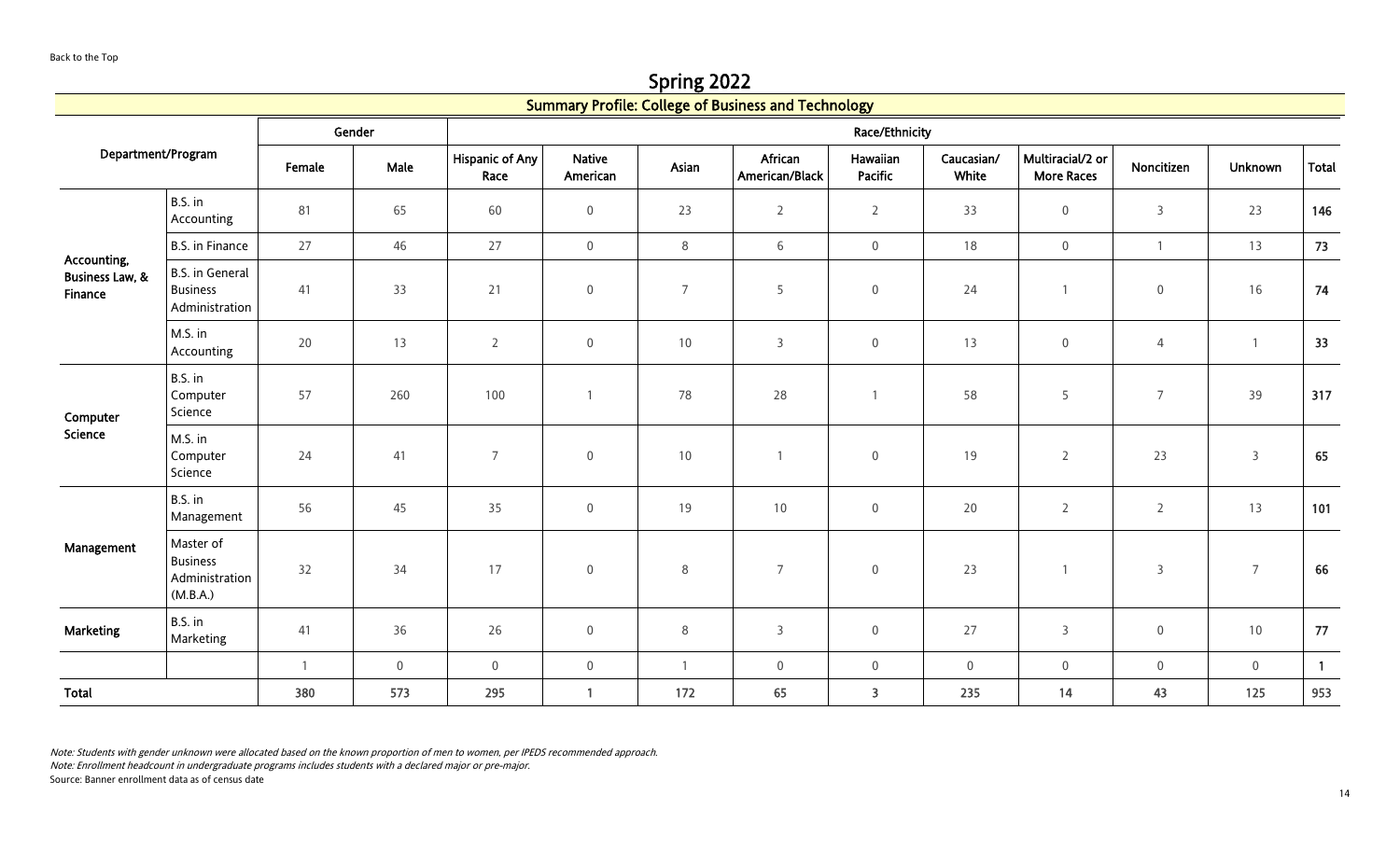Spring 2022

<span id="page-14-0"></span>

|                                                               |                                                     |                |                  | <b>Summary Profile: Goodwin College of Education</b> |                           |                  |                           |                     |                                       |                     |                  |                         |
|---------------------------------------------------------------|-----------------------------------------------------|----------------|------------------|------------------------------------------------------|---------------------------|------------------|---------------------------|---------------------|---------------------------------------|---------------------|------------------|-------------------------|
|                                                               |                                                     |                | Gender           |                                                      |                           |                  |                           | Race/Ethnicity      |                                       |                     |                  |                         |
|                                                               | Department/Program                                  | Male           | Female           | <b>Hispanic of Any</b><br>Race                       | <b>Native</b><br>American | Asian            | African<br>American/Black | Caucasian/<br>White | Multiracial/2 or<br><b>More Races</b> | Noncitizen          | Unknown          | <b>Total</b>            |
|                                                               | Certificate in Couple<br>and Family Counseling      |                | $\boldsymbol{0}$ | $\overline{1}$                                       | $\boldsymbol{0}$          | $\boldsymbol{0}$ | $\boldsymbol{0}$          | $\mathbf 0$         | $\mathbf 0$                           | $\,0\,$             | $\boldsymbol{0}$ | $\overline{1}$          |
| <b>Counselor Education</b>                                    | M.A. in Counseling<br>(Clinical Mental Health)      | 41             | 93               | 24                                                   | $\mathsf{O}\xspace$       | 10               | $\overline{4}$            | 87                  | $\overline{2}$                        | $\,0\,$             | $\overline{7}$   | 134                     |
|                                                               | M.A. in Counseling<br>(Rehabilitation)              | 10             | 20               | 11                                                   | $\mathsf{O}\xspace$       | $\mathsf{3}$     | $\overline{2}$            | 10                  | $\overline{2}$                        | $\mathsf{O}\xspace$ | $\overline{2}$   | 30 <sup>°</sup>         |
|                                                               | M.A. in Counseling<br>(School)                      | 14             | 57               | 23                                                   | $\mathsf{O}\xspace$       | 5                | 6                         | 33                  | $\overline{2}$                        | $\mathsf{O}\xspace$ | $\overline{2}$   | 71                      |
|                                                               | M.A. in Couple and<br><b>Family Counseling</b>      | 3              | 10               | $\overline{2}$                                       | $\mathsf{O}\xspace$       |                  | $\boldsymbol{0}$          | 9                   | $\boldsymbol{0}$                      | $\,0\,$             | $\overline{1}$   | 13                      |
|                                                               | M.A. in Family<br>Counseling                        | $\overline{4}$ | 27               | 9                                                    | $\mathsf 0$               | $\overline{1}$   | $\overline{4}$            | 12                  | $\boldsymbol{0}$                      | $\mathbf{1}$        | $\overline{4}$   | 31                      |
|                                                               | <b>School Counselor</b><br><b>Endorsement Focus</b> | $\mathbf 0$    | $\overline{3}$   |                                                      | $\mathsf 0$               | $\mathbf 0$      | $\mathbf 0$               | $\overline{2}$      | $\mathsf{O}\xspace$                   | $\mathsf{O}\xspace$ | $\boldsymbol{0}$ | $\overline{\mathbf{3}}$ |
|                                                               | B.A. in Inner City<br>Studies                       |                | $\mathbf 0$      | $\mathbf 0$                                          | $\mathsf 0$               | $\overline{0}$   |                           | $\mathbf 0$         | $\mathsf{O}\xspace$                   | $\,0\,$             | $\boldsymbol{0}$ | $\overline{1}$          |
|                                                               | B.A. in Urban<br><b>Community Studies</b>           | $\overline{2}$ | $\overline{3}$   |                                                      | $\mathsf 0$               | $\mathbf 0$      | $\overline{4}$            | $\overline{0}$      | $\boldsymbol{0}$                      | $\mathsf{O}\xspace$ | $\boldsymbol{0}$ | $5\phantom{.0}$         |
| <b>Educational Inquiry &amp;</b><br><b>Curriculum Studies</b> | M.A in Urban<br><b>Community Studies</b>            | 4              | $\overline{4}$   |                                                      | $\mathsf{O}\xspace$       | $\mathbf 0$      | 6                         | $\mathsf{O}\xspace$ | $\mathbf 0$                           | $\boldsymbol{0}$    | $\overline{1}$   | $\boldsymbol{8}$        |
|                                                               | M.A. in Community and<br><b>Teacher Leaders</b>     |                | 16               | 8                                                    | $\mathbf 0$               | $\mathbf{1}$     | $\boldsymbol{0}$          | $\overline{7}$      | $\mathsf 0$                           | $\boldsymbol{0}$    | $\mathbf{1}$     | 17                      |
|                                                               | M.A. in Inner City<br>Studies                       | $\mathbf 0$    | $\overline{1}$   | $\mathsf{O}\xspace$                                  | $\mathsf 0$               | $\boldsymbol{0}$ | $\mathbf{1}$              | 0                   | $\mathsf 0$                           | $\mathbf 0$         | $\boldsymbol{0}$ | $\overline{1}$          |

Note: Enrollment headcount in undergraduate programs includes students with a declared major or pre-major.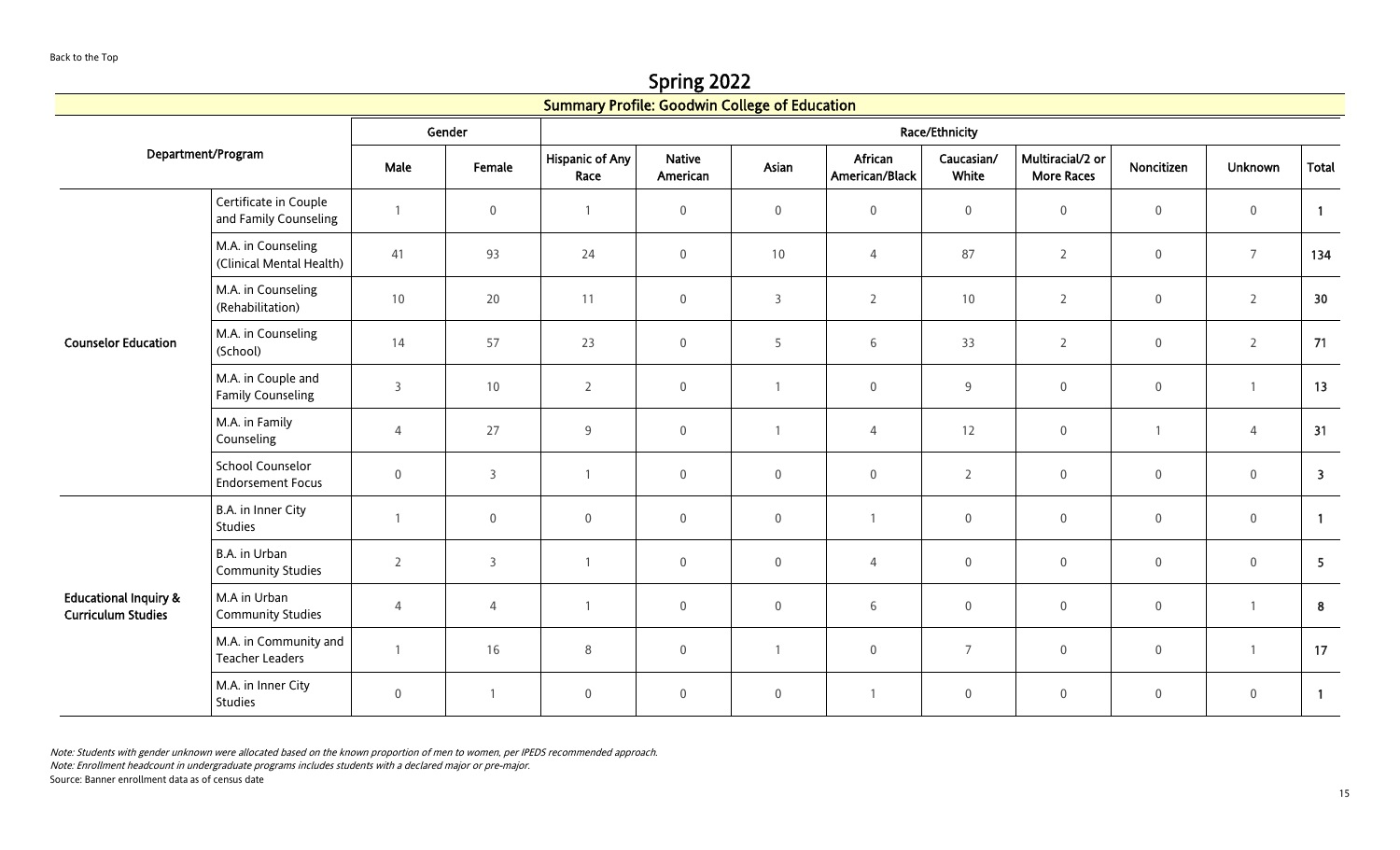Spring 2022

|                                                               |                                               |                |                     | <b>Summary Profile: Goodwin College of Education</b> |                           |                     |                           |                     |                                       |                     |                  |                 |  |
|---------------------------------------------------------------|-----------------------------------------------|----------------|---------------------|------------------------------------------------------|---------------------------|---------------------|---------------------------|---------------------|---------------------------------------|---------------------|------------------|-----------------|--|
|                                                               |                                               |                | Gender              | Race/Ethnicity                                       |                           |                     |                           |                     |                                       |                     |                  |                 |  |
|                                                               | Department/Program                            | Male           | Female              | <b>Hispanic of Any</b><br>Race                       | <b>Native</b><br>American | Asian               | African<br>American/Black | Caucasian/<br>White | Multiracial/2 or<br><b>More Races</b> | Noncitizen          | <b>Unknown</b>   | <b>Total</b>    |  |
|                                                               | M.A.T. in Secondary<br>Education              | 40             | 32                  | 13                                                   | $\boldsymbol{0}$          | 12                  | $\mathbf 0$               | 44                  | $\mathsf{O}\xspace$                   | $\boldsymbol{0}$    | $\overline{3}$   | 72              |  |
| <b>Educational Inquiry &amp;</b><br><b>Curriculum Studies</b> | <b>Teacher Leader</b><br>Endorsement          | $\mathbf 0$    | $\mathbf{1}$        | $\boldsymbol{0}$                                     | $\mathsf{O}\xspace$       | $\mathsf{O}\xspace$ | $\mathsf{O}\xspace$       |                     | $\mathbf 0$                           | $\mathbf 0$         | $\,0\,$          | $\overline{1}$  |  |
|                                                               | TLP - Secondary<br>Education                  | 9              | $\overline{4}$      | $\overline{3}$                                       | $\mathsf{O}\xspace$       | $\mathsf{O}\xspace$ | $\mathbf 0$               | 10                  | $\mathsf{O}\xspace$                   | $\mathsf{O}\xspace$ | $\mathbf 0$      | 13              |  |
|                                                               | B.A. in Physical<br>Education                 | 25             | 11                  | 13                                                   | $\mathbf 0$               |                     | $\overline{7}$            | 13                  | $\mathsf{O}\xspace$                   | $\mathbf 0$         | $\overline{2}$   | 36              |  |
|                                                               | <b>B.S. in Community</b><br>Health            | 9              | 16                  | 12                                                   | $\mathsf{O}\xspace$       | $\overline{2}$      | 5                         | 6                   | $\mathsf{O}\xspace$                   | $\boldsymbol{0}$    | $\mathbf 0$      | 25              |  |
| <b>Health Sciences and</b>                                    | Focus-Physical Educ<br>$K-12$                 | $\overline{1}$ | $\mathsf{O}\xspace$ | $\boldsymbol{0}$                                     | $\mathbf 0$               | $\mathsf{O}\xspace$ |                           | $\boldsymbol{0}$    | $\mathbf 0$                           | $\boldsymbol{0}$    | $\boldsymbol{0}$ | $\overline{1}$  |  |
| <b>Physical Education</b>                                     | Graduate Certificate in<br>Public Health      | $\overline{2}$ | 5                   |                                                      | $\overline{0}$            | $\mathbf 0$         |                           | $\overline{4}$      | $\mathbf 0$                           | $\mathbf 0$         | $\overline{1}$   | $\overline{7}$  |  |
|                                                               | M.S. in Exercise and<br>Sport Science         | 10             | 9                   | $\,6\,$                                              | $\mathbf 0$               | $\mathsf{O}\xspace$ | $\mathbf 0$               | 12                  | $\mathbf 0$                           | $\mathbf{1}$        | $\boldsymbol{0}$ | 19              |  |
|                                                               | M.S. in Exercise Science                      | $\overline{1}$ | $\mathsf{O}\xspace$ | $\overline{1}$                                       | $\mathsf{O}\xspace$       | $\overline{0}$      | $\mathbf 0$               | $\mathsf{O}\xspace$ | $\mathbf 0$                           | $\mathsf{O}\xspace$ | $\mathbb O$      | $\overline{1}$  |  |
|                                                               | Master of Public Health                       | 9              | 21                  | $\overline{4}$                                       | $\mathbf 0$               | $\mathbf{1}$        | 8                         | 13                  | $\mathbf{1}$                          | $\overline{2}$      | $\overline{1}$   | 30 <sup>°</sup> |  |
|                                                               | B.A. in Human<br>Resource Development         | 16             | 70                  | 42                                                   | $\mathbf 0$               | 8                   | 8                         | 22                  | $\mathsf{O}\xspace$                   | $\mathbf{1}$        | 5                | 86              |  |
| Literacy, Leadership, and<br>Development                      | M.A. in Educational<br>Leadership (Higher Ed) | 6              | 19                  | 19                                                   | $\overline{1}$            | 1                   | $\mathsf 0$               | $\overline{2}$      | $\mathsf{O}\xspace$                   | $\boldsymbol{0}$    | $\overline{2}$   | 25              |  |
|                                                               | M.A. in Educational<br>Leadership (School)    | 24             | 57                  | 18                                                   | $\overline{1}$            | 3                   | $\overline{2}$            | 51                  | $\mathsf{O}\xspace$                   | $\mathbf 0$         | 6                | 81              |  |

Note: Enrollment headcount in undergraduate programs includes students with a declared major or pre-major.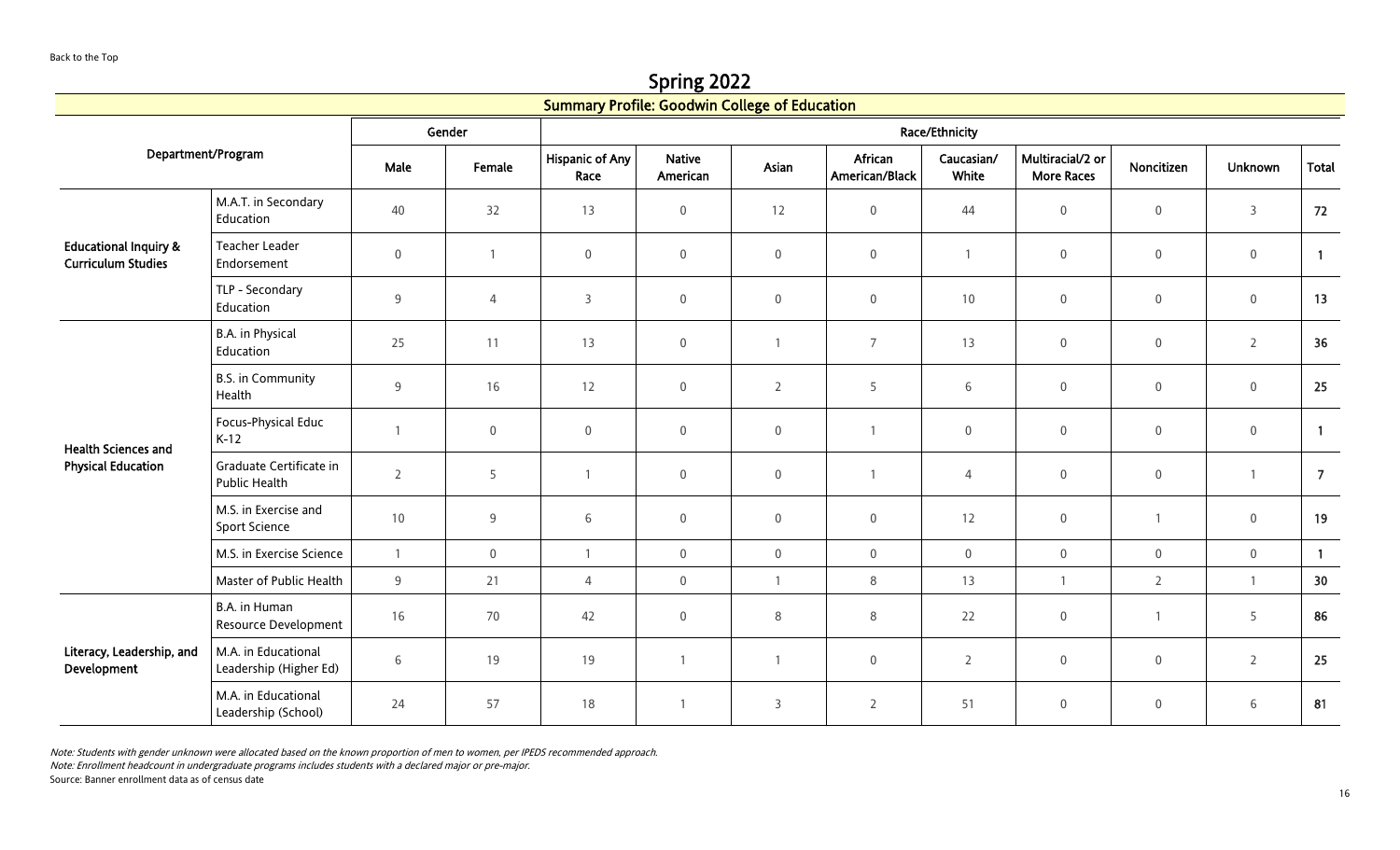Spring 2022

|                                          |                                                             |                     |                     | <b>Summary Profile: Goodwin College of Education</b> |                           |                     |                           |                     |                                       |                     |                     |                         |  |  |
|------------------------------------------|-------------------------------------------------------------|---------------------|---------------------|------------------------------------------------------|---------------------------|---------------------|---------------------------|---------------------|---------------------------------------|---------------------|---------------------|-------------------------|--|--|
|                                          |                                                             |                     | Gender              | Race/Ethnicity                                       |                           |                     |                           |                     |                                       |                     |                     |                         |  |  |
| Department/Program                       |                                                             | Male                | Female              | <b>Hispanic of Any</b><br>Race                       | <b>Native</b><br>American | Asian               | African<br>American/Black | Caucasian/<br>White | Multiracial/2 or<br><b>More Races</b> | Noncitizen          | <b>Unknown</b>      | <b>Total</b>            |  |  |
|                                          | M.A. in Human<br>Resource Development                       | 3                   | 16                  | $\,8\,$                                              | $\boldsymbol{0}$          | 3                   | $\overline{2}$            | 3                   | $\overline{1}$                        | $\mathbf{1}$        | $\mathbf{1}$        | 19                      |  |  |
| Literacy, Leadership, and<br>Development | M.A. in Literacy<br>Education                               | $\overline{4}$      | 35                  | $9\,$                                                | $\mathbf 0$               | $\boldsymbol{0}$    | 8                         | 20                  | $\mathbf 0$                           | $\mathsf{O}\xspace$ | $\overline{2}$      | 39                      |  |  |
|                                          | Reading Endorsement-<br>Elementary                          | $\overline{1}$      | $\overline{3}$      | $\mathsf{O}\xspace$                                  | $\mathsf{O}\xspace$       | $\mathbf 0$         | $\mathbf{1}$              | $\overline{3}$      | $\mathsf{O}\xspace$                   | $\mathbf 0$         | $\mathsf{O}\xspace$ | $\overline{\mathbf{4}}$ |  |  |
|                                          | Reading Endorsement-<br>Secondary                           | $\mathbf 0$         | $\overline{2}$      | $\mathbf 0$                                          | $\mathbf 0$               | $\mathbf 0$         | $\overline{0}$            | $\overline{2}$      | $\mathsf 0$                           | $\mathsf{O}\xspace$ | $\mathsf{O}\xspace$ | $\overline{2}$          |  |  |
|                                          | <b>Reading Teacher</b><br>Endorsement PK-12                 |                     | $\mathsf{O}\xspace$ | $\mathbf 0$                                          | $\overline{0}$            | $\boldsymbol{0}$    | $\mathbf 0$               |                     | $\mathbf 0$                           | $\mathsf{O}\xspace$ | $\mathsf{O}\xspace$ | $\overline{1}$          |  |  |
|                                          | TLP: Art (K-12)                                             | 8                   | $\overline{9}$      | $\overline{3}$                                       | $\mathbf 0$               | $\overline{2}$      | $\mathbf 0$               | 11                  | $\mathbf 0$                           | $\mathbf 0$         | $\mathbf{1}$        | 17                      |  |  |
|                                          | TLP: Elementary<br>Education                                | $\mathsf{O}\xspace$ | $\overline{4}$      |                                                      | $\mathsf{O}\xspace$       | $\mathsf{O}\xspace$ | $\mathbf 0$               | $\overline{3}$      | $\mathsf 0$                           | $\mathsf{O}\xspace$ | $\mathsf{O}\xspace$ | $\overline{\mathbf{4}}$ |  |  |
| <b>Other Departments</b>                 | TLP: Music Educ (K-12)                                      | $\overline{1}$      | $\overline{4}$      | -1                                                   | $\mathsf{O}\xspace$       | $\mathsf{O}\xspace$ | $\mathbf 0$               | $\overline{4}$      | $\mathsf{O}\xspace$                   | $\mathbf 0$         | $\mathsf{O}\xspace$ | 5 <sub>1</sub>          |  |  |
|                                          | TLP: Physical Education<br>$(K-12)$                         | 20                  | $\,8\,$             | 5                                                    | $\mathsf{O}\xspace$       |                     | $\overline{3}$            | 17                  | $\mathbf{1}$                          | $\mathsf{O}\xspace$ | $\mathbf{1}$        | 28                      |  |  |
|                                          | TLP: Spanish (K-12)                                         | $\overline{4}$      | $\,8\,$             | $8\phantom{1}$                                       | $\mathsf{O}\xspace$       | $\mathsf{O}\xspace$ | $\mathbf 0$               | $\overline{3}$      | $\boldsymbol{0}$                      | $\mathsf{O}\xspace$ | $\mathbf{1}$        | 12                      |  |  |
|                                          | B.A. in Special<br>Education                                | 12                  | 61                  | 39                                                   | $\overline{0}$            | $\boldsymbol{0}$    | 5                         | 21                  | 5                                     | $\boldsymbol{0}$    | $\mathsf{3}$        | 73                      |  |  |
| <b>Special Education</b>                 | Focus Program in<br><b>Special Education (LBS</b><br>$\Box$ | 3                   | $\overline{4}$      |                                                      | $\boldsymbol{0}$          | $\mathbf 0$         | $\mathbf{1}$              | 5                   | $\mathbf 0$                           | $\mathbf 0$         | $\mathsf{O}\xspace$ | $\overline{7}$          |  |  |
|                                          | Focus Program in<br><b>Special Education (LBS</b>           | $\mathbf 0$         | 6                   | $\mathbf 0$                                          | $\mathbf 0$               |                     | $\mathbf 0$               | 4                   | $\mathbf{1}$                          | $\mathbf 0$         | $\mathsf{O}\xspace$ | $6\phantom{1}$          |  |  |

Note: Enrollment headcount in undergraduate programs includes students with a declared major or pre-major.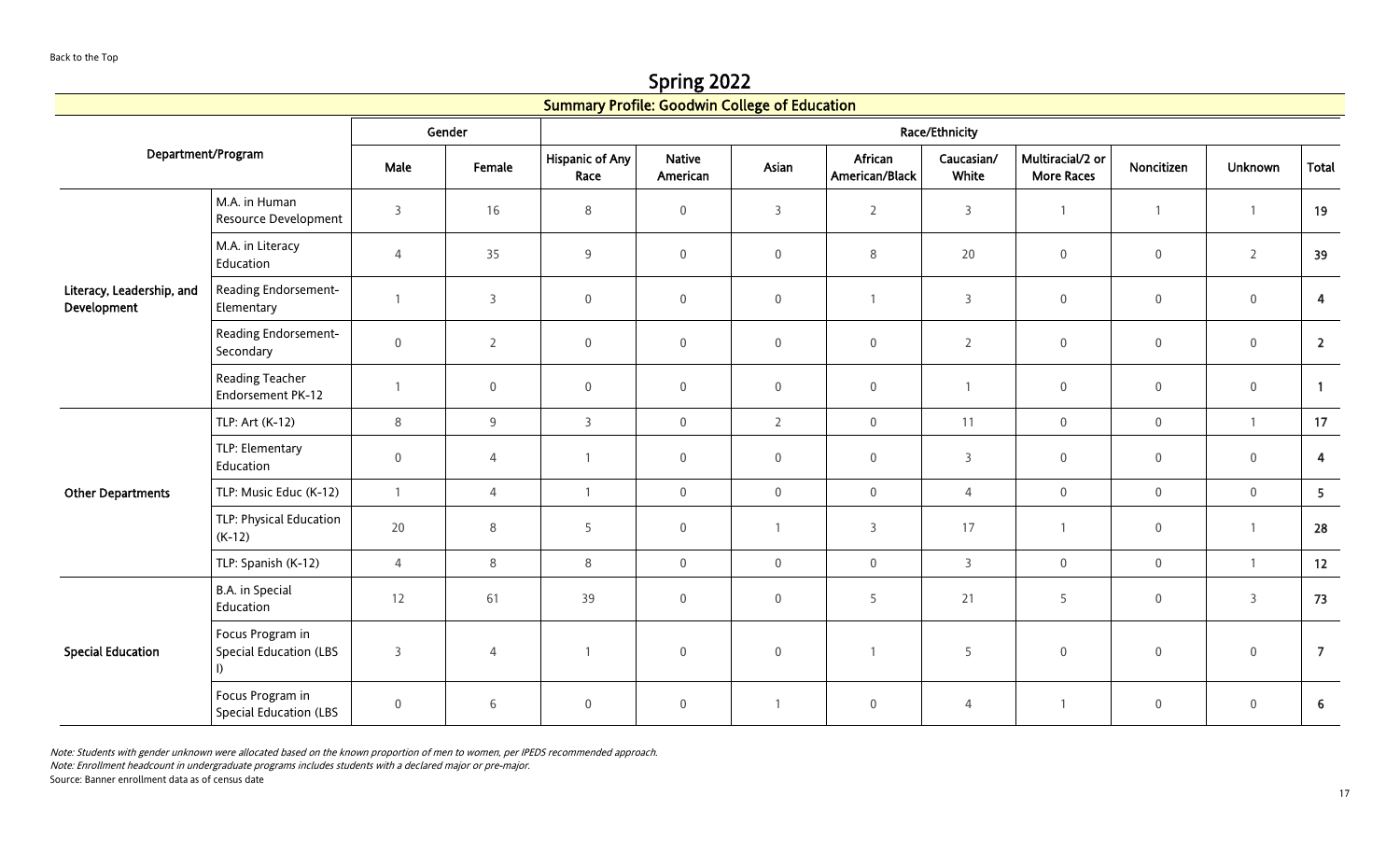Spring 2022

|                          |                                                                   |                     |                | <b>Summary Profile: Goodwin College of Education</b> |                           |                  |                           |                     |                                       |                     |                |                         |  |
|--------------------------|-------------------------------------------------------------------|---------------------|----------------|------------------------------------------------------|---------------------------|------------------|---------------------------|---------------------|---------------------------------------|---------------------|----------------|-------------------------|--|
|                          |                                                                   |                     | Gender         | Race/Ethnicity                                       |                           |                  |                           |                     |                                       |                     |                |                         |  |
|                          | Department/Program                                                | Male                | Female         | <b>Hispanic of Any</b><br>Race                       | <b>Native</b><br>American | Asian            | African<br>American/Black | Caucasian/<br>White | Multiracial/2 or<br><b>More Races</b> | Noncitizen          | Unknown        | Total                   |  |
|                          | $\parallel$                                                       |                     |                |                                                      |                           |                  |                           |                     |                                       |                     |                |                         |  |
| <b>Special Education</b> | M.A. in Special<br>Education (LBS I)                              | 22                  | 64             | 25                                                   | $\mathbf 0$               | 5                | $6\,$                     | 45                  | $\overline{2}$                        | $\mathbf{1}$        | $\overline{2}$ | 86                      |  |
|                          | M.S. in Special<br>Education (LBS II)                             | $\overline{2}$      | 22             | $\overline{1}$                                       | $\mathsf{O}\xspace$       | $\mathbf{1}$     | $\mathbf 0$               | 22                  | $\,0\,$                               | $\mathbf 0$         | $\mathbf 0$    | 24                      |  |
|                          | B.A. in Early Childhood<br>Education                              | $\overline{2}$      | 115            | 58                                                   | $\mathsf{O}\xspace$       | $\overline{7}$   | $\overline{9}$            | 27                  | $\overline{2}$                        | $\overline{2}$      | 12             | 117                     |  |
|                          | B.A. in Elementary<br>Education                                   | $\overline{7}$      | 87             | 30                                                   | $\overline{1}$            | 14               | $\overline{3}$            | 33                  | $\overline{2}$                        | $\mathsf 0$         | 11             | 94                      |  |
|                          | B.A. in Elementary<br><b>Education (Bilingual</b><br>Endorsement) | $\mathbf 0$         | 26             | 20                                                   | $\mathbf 0$               | $\mathbf 0$      | $\mathbf 0$               | $\mathbf 0$         | $\overline{0}$                        | $\mathbf 0$         | 6              | 26                      |  |
|                          | B.A. in Middle Level<br>Education                                 | 11                  | 24             | 11                                                   | $\mathbf 0$               |                  | $\overline{2}$            | 15                  | $\overline{1}$                        | $\mathbf{1}$        | $\overline{4}$ | 35                      |  |
| <b>Teacher Education</b> | Focus-Bilingual/<br><b>Bicultural Endorsement</b>                 | $\mathsf{O}\xspace$ | $\overline{2}$ | $\overline{2}$                                       | $\mathbf 0$               | $\mathbf 0$      | $\mathsf{O}\xspace$       | $\boldsymbol{0}$    | $\mathbf 0$                           | $\boldsymbol{0}$    | $\mathbb O$    | $2^{\circ}$             |  |
|                          | M.A.T. Elementary<br>Education                                    | 13                  | 30             | 17                                                   | $\mathbf 0$               | 3                | $\mathsf{O}\xspace$       | 21                  | $\mathbb O$                           | $\mathbf{1}$        | $\overline{1}$ | 43                      |  |
|                          | M.A.T. Middle Level<br>Education                                  | $\overline{2}$      | 5              | $\overline{1}$                                       | $\mathbf 0$               | $\mathbf 0$      | $\mathsf{O}\xspace$       | $\overline{4}$      | $\overline{1}$                        | $\overline{0}$      | $\overline{1}$ | $\overline{7}$          |  |
|                          | M.S. in Teaching and<br>Inquiry                                   | $\overline{2}$      | 9              | 5                                                    | $\mathbf 0$               |                  | $\mathbf 0$               | 5                   | $\overline{0}$                        | $\mathsf{O}\xspace$ | $\mathbb O$    | 11                      |  |
|                          | Middle-level Education<br><b>Endorsement Focus</b><br>Program     | $\mathbf 0$         | $\overline{3}$ | $\mathbf 0$                                          | $\boldsymbol{0}$          | $\boldsymbol{0}$ | $\boldsymbol{0}$          | $\overline{3}$      | $\overline{0}$                        | $\boldsymbol{0}$    | $\overline{0}$ | $\overline{\mathbf{3}}$ |  |

Note: Enrollment headcount in undergraduate programs includes students with a declared major or pre-major.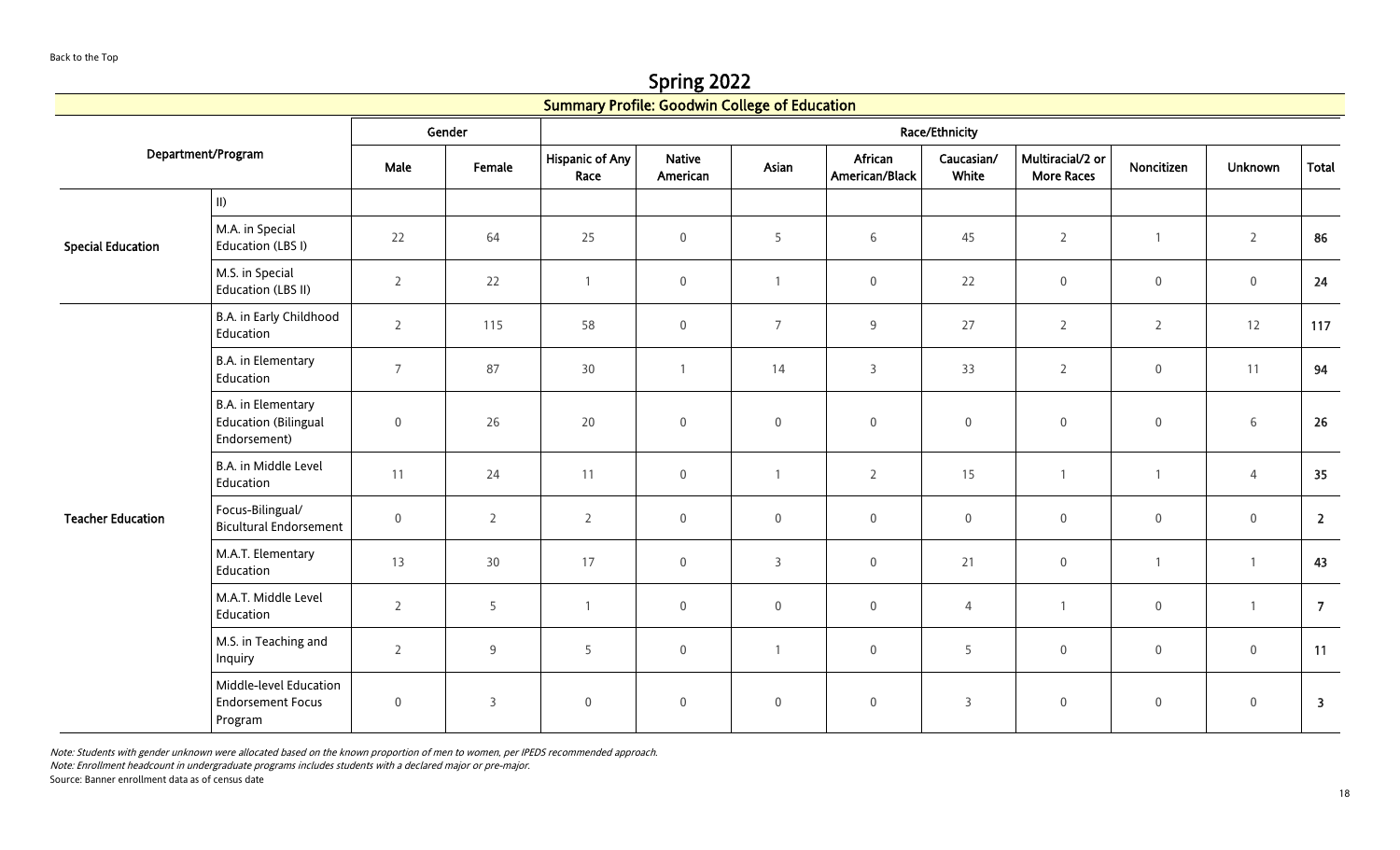Spring 2022 Summary Profile: Goodwin College of Education Department/Program Gender **General Community** Contract Community Community Race/Ethnicity Male Female Hispanic of Any Race Native American Asian African American/Black Caucasian/ White Multiracial/2 or Multifacial Z or Noncitizen | Unknown | Total | More Races World Languages & **Cultures** B.A. in Spanish (K-12 ال المستمر بين المستمر بين المستمر بين المستمر بين المستمر بين المستمر بين المستمر بين المستمر بين المستمر بين<br>Education) المستمر بين المستمر بين المستمر بين المستمر بين المستمر بين المستمر بين المستمر بين المستمر بين الم

Total | 352 | 1,033 | 466 | 3 | 88 | 100 | 610 | 23 | 11 | 84 |1,385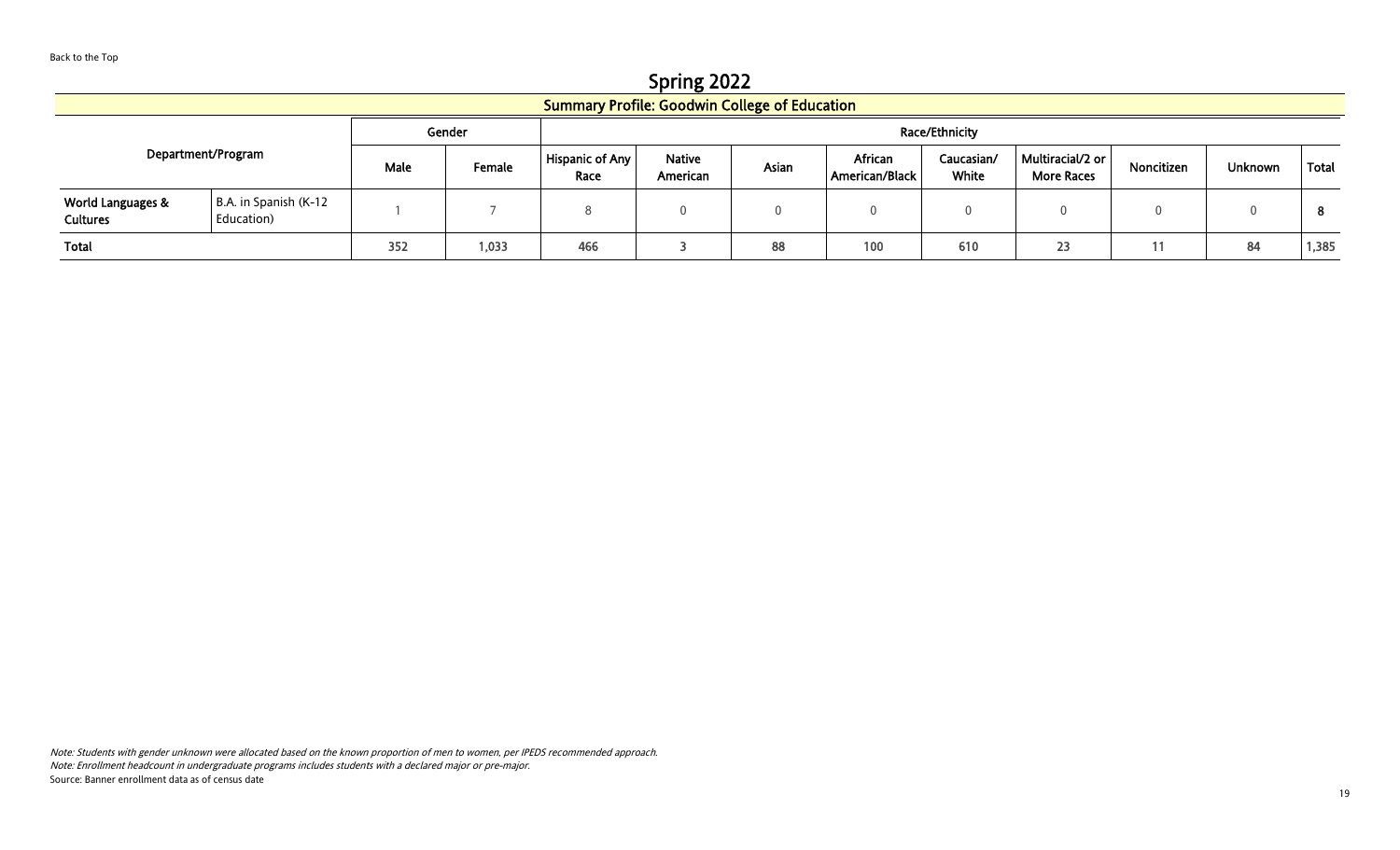<span id="page-19-0"></span>Spring 2022 Summary Profile: Nontraditional Degree Programs Department/Program Gender **Race/Ethnicity** Female Male Hispanic of Any Race Native American Asian African American/Black Caucasian/ White Multiracial/2 or Multiraciauz or | Noncitizen | Unknown | Total | Other Departments B.A. in Interdisciplinary Studies 115 | 54 | 51 | 1 | 6 | 44 | 45 | 2 | 2 | 18 |**169** B.A. or B.S. in University Without Walls 6 8 3 0 0 4 3 2 0 2 14

Total 121 62 54 1 6 48 48 4 2 20 183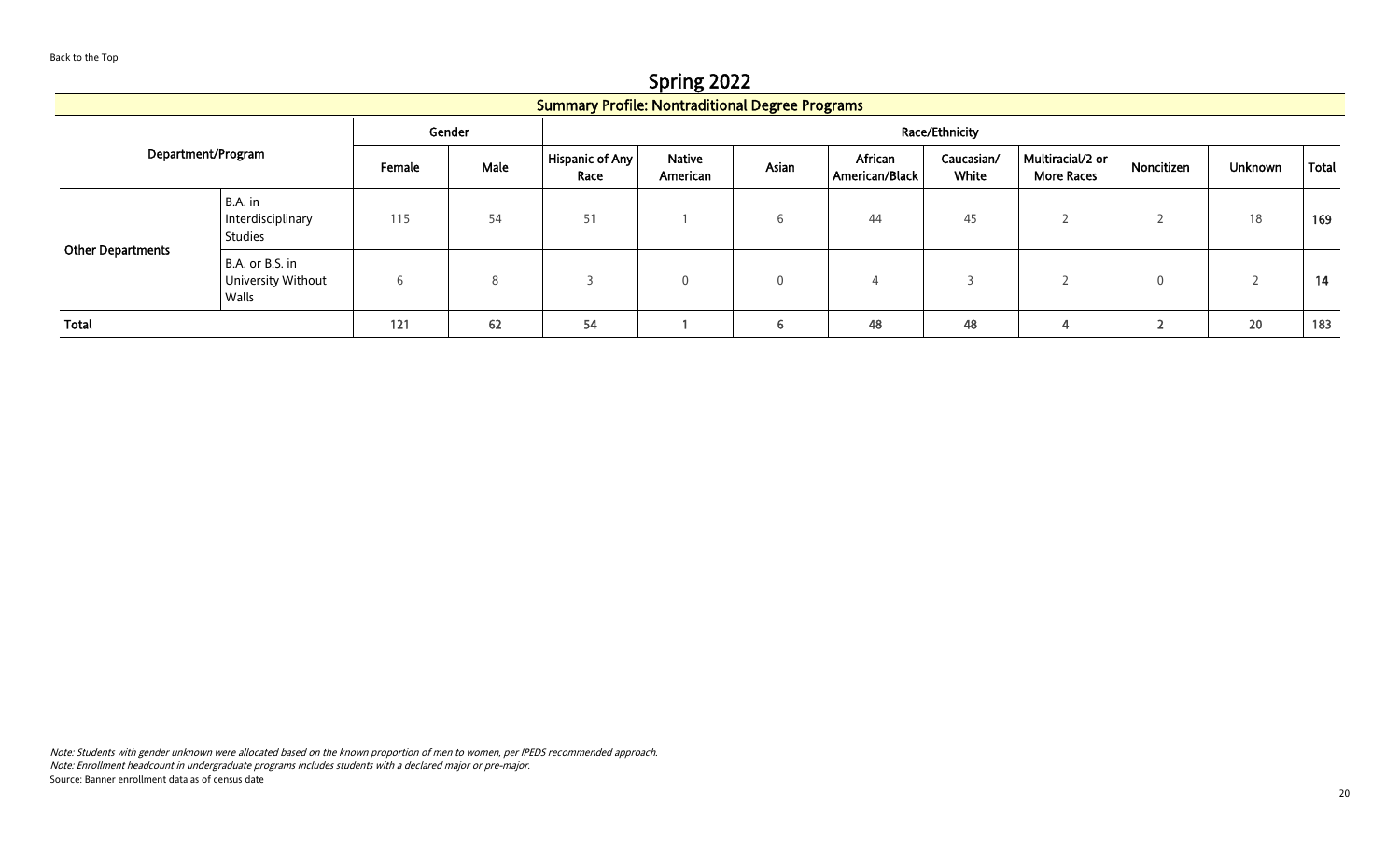Spring 2022

<span id="page-20-0"></span>

|                             |                                       |        |      |                                |                           |       | <b>Summary Profile: Undeclared and Unclassified Programs</b> |                            |                     |                                       |                    |                |       |  |
|-----------------------------|---------------------------------------|--------|------|--------------------------------|---------------------------|-------|--------------------------------------------------------------|----------------------------|---------------------|---------------------------------------|--------------------|----------------|-------|--|
|                             |                                       | Gender |      | Race/Ethnicity                 |                           |       |                                                              |                            |                     |                                       |                    |                |       |  |
| Department/Program          |                                       | Female | Male | <b>Hispanic of Any</b><br>Race | <b>Native</b><br>American | Asian | African<br>American/Black                                    | Hawaiian<br><b>Pacific</b> | Caucasian/<br>White | Multiracial/2 or<br><b>More Races</b> | Noncitizen         | <b>Unknown</b> | Total |  |
| Other<br><b>Departments</b> | Graduate<br>Student-at-<br>large      | 180    | 88   | 49                             | $\mathbf{0}$              | 17    | 27                                                           | $\mathbf 0$                | 149                 | 4                                     |                    | 17             | 268   |  |
|                             | Undeclared<br>Undergraduate           | 568    | 474  | 448                            |                           | 109   | 120                                                          | ∠                          | 214                 | 24                                    | 11<br>$\mathbf{1}$ | 113            | 1,042 |  |
|                             | Undergraduate<br>Student-at-<br>large | 61     | 28   | 29                             | $\mathbf{0}$              | 8     | 14                                                           | $\mathbf 0$                |                     |                                       | 26                 | 4              | 89    |  |
| Total                       |                                       | 809    | 590  | 526                            |                           | 134   | 161                                                          | n,<br>▴                    | 368                 | 31                                    | 42                 | 134            | 1,399 |  |